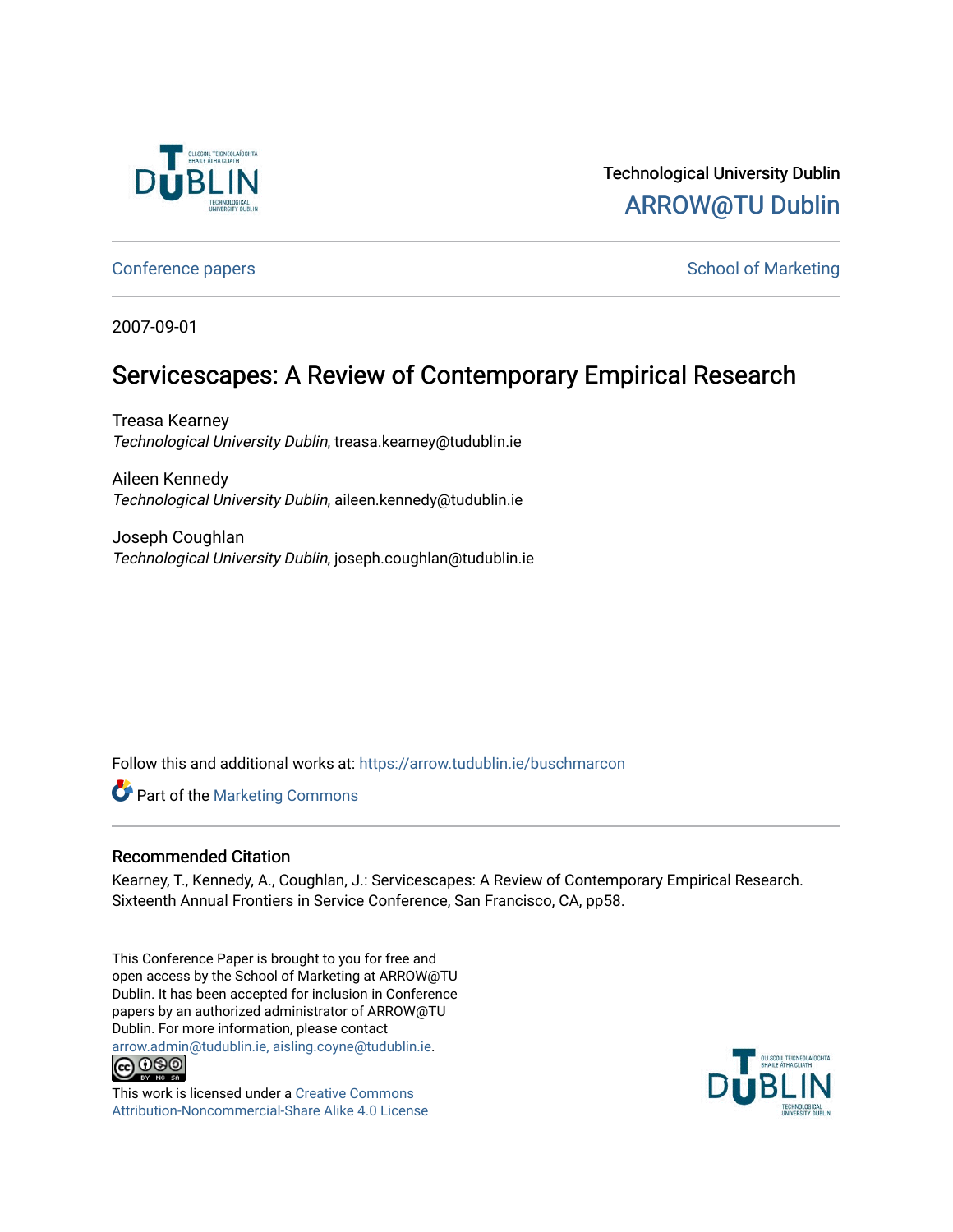# **SERVICESCAPES: A REVIEW OF CONTEMPORARY EMPIRICAL RESEARCH**

By

## **Treasa Kearney**

Dublin Institute of Technology

Room 4033

Aungier Street

Dublin 2

Phone: 4023041

Treasa.kearney@dit.ie

Track: Marketing

## COMPETITIVE PAPER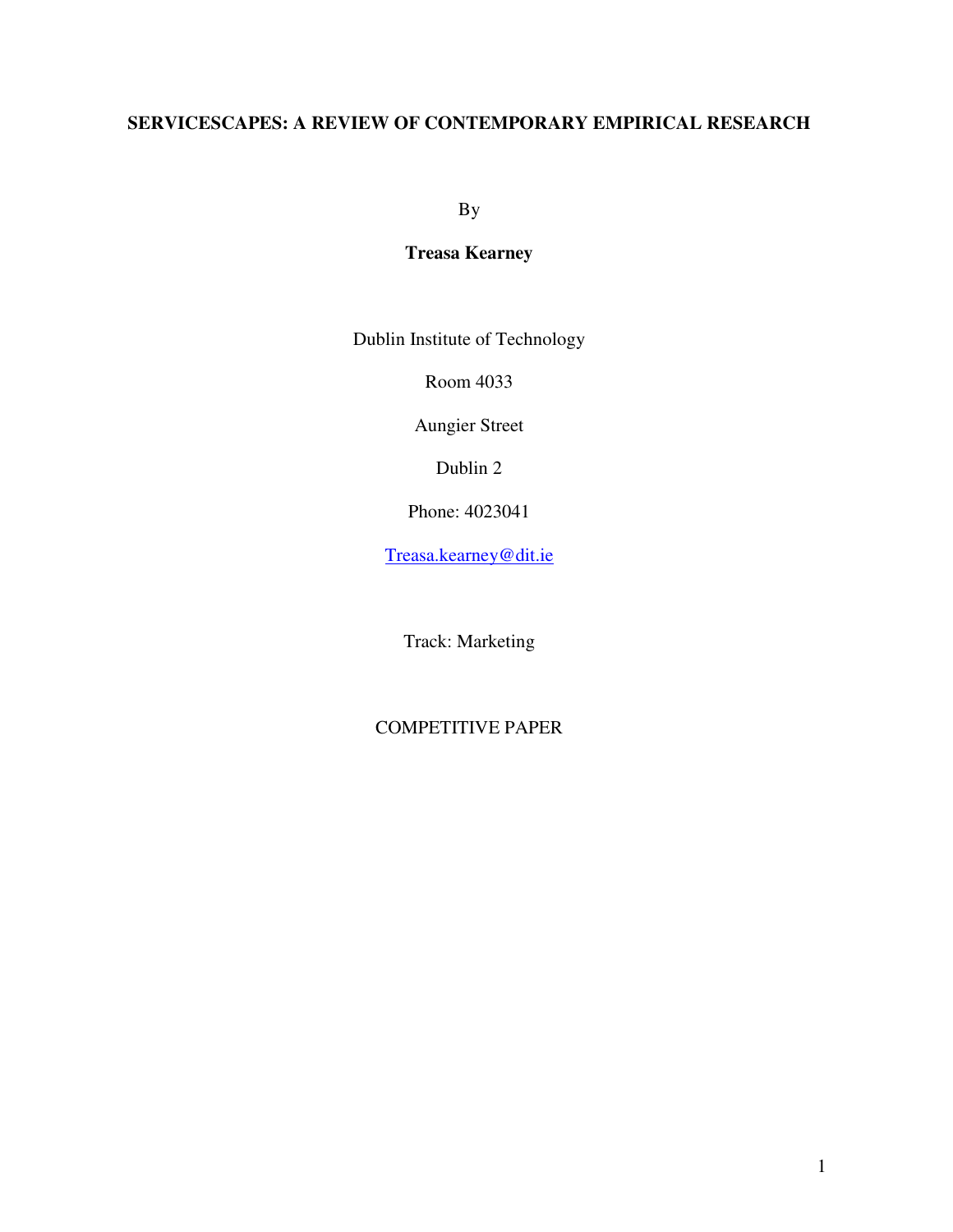### **ABSTRACT**

This paper reviews forty three extant contemporary empirical servicescape studies conducted in the area. The review is limited to articles which focus on the servicescape as defined by Bitner (1992) and Mehrabian and Russell (1974) Pleasure, Arousal and Dominance (PAD) dimensions from environmental psychology. The publication time frame covers the period from 1980 to 2007. The review observes key patterns and trends within the literature. The content was analysed on the basis of issues such as research variables, methodological approaches, sampling methods, research origin and the theoretical frameworks underpinning the research. The analysis highlights gaps and further research directions that could be taken. These research opportunities include the expansion of research sites to address the paucity of European research which has been fragmentary in nature to date while simultaneously reflecting on the research design and implementation issues highlighted.

#### **INTRODUCTION**

The influence of the environment on behaviour has long been acknowledged by retailers, architects and interior designers (Baker et al., 1992; Tai and Fung, 1997; Gilboa and Rafaeli, 2003). There has been mounting evidence over the years that environmental variables can substantially influence consumer behaviour and emotions in physical environments (Mehrabian and Russell 1974; Donovan and Rossiter 1982; Turley and Milliman 2000). During the last few decades, the importance of the environment has become prominent in the study of service environments, with researchers beginning to study the influence of the store environment on consumers' behaviour (Gilboa and Rafaeli, 2003). The majority of this work has focussed on the effects of the physical attributes of the customers' external environment, or as Kotler (1974) referred to it as 'atmospherics'.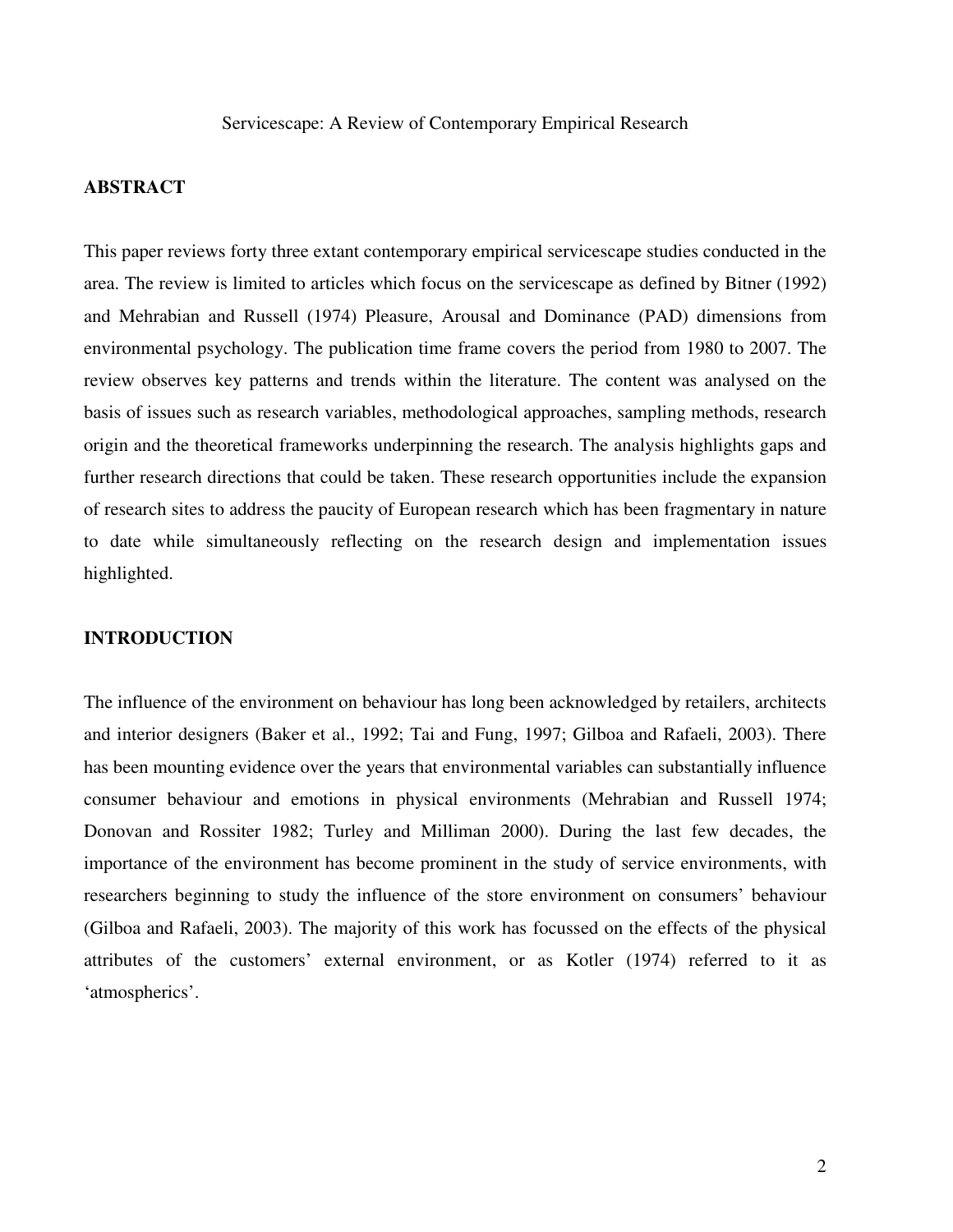According to Kotler (1974) atmospherics is the term used for the intentional control and manipulation of environmental cues in the service environment. Bitner (1992) concurred with Kotler (1974) and coined the term 'servicescapes' in reference to the physical surroundings fashioned by retailers to facilitate the service offering to consumers. It is acknowledged that the service environment is made up of both tangible (buildings and furniture) and intangible (temperature, colour, scent and music) elements which make up the service experience (Hoffman and Turley, 2002). Gulus and Bloch (1995, p 95) noted that 'millions of dollars are spent by retailers each year on special lighting, background music, carpeting and fixtures, all with the hope of creating an atmosphere that is conducive to retail success'.

Though the effect of servicescape elements on customers is widely-recognised, there remains a surprising lack of empirical findings addressing its role in consumption settings (Chebat et al., 2001; Babin et al., 2003). The need for further research has been called for repeatedly over the years. It was Kotler (1974, p 64) who first indicated the need 'for further research into the subject of optimal atmosphere'. In more recent times Spangenberg et al., (2005, p 1583) point out that 'although environmental stimuli have been found to influence shopping behaviour, empirical knowledge of how these variables interact to affect shopper perceptions and actions is lacking'.

The aim of this paper is to supply an extensive review of contemporary empirical literature in the area of servicescapes with a view to assessing the current state of knowledge in this area. A key objective in this review is the identification of research gaps and possible future research directions. The paper proceeds with the review method taken. In total forty three studies were included and the salient aspects of these studies are reviewed and the key research findings across the literature are presented. The studies identified were analysed looking at issues such as origin of research, sample size and other methodological approaches employed in order to identify patterns across these and other relevant dimensions.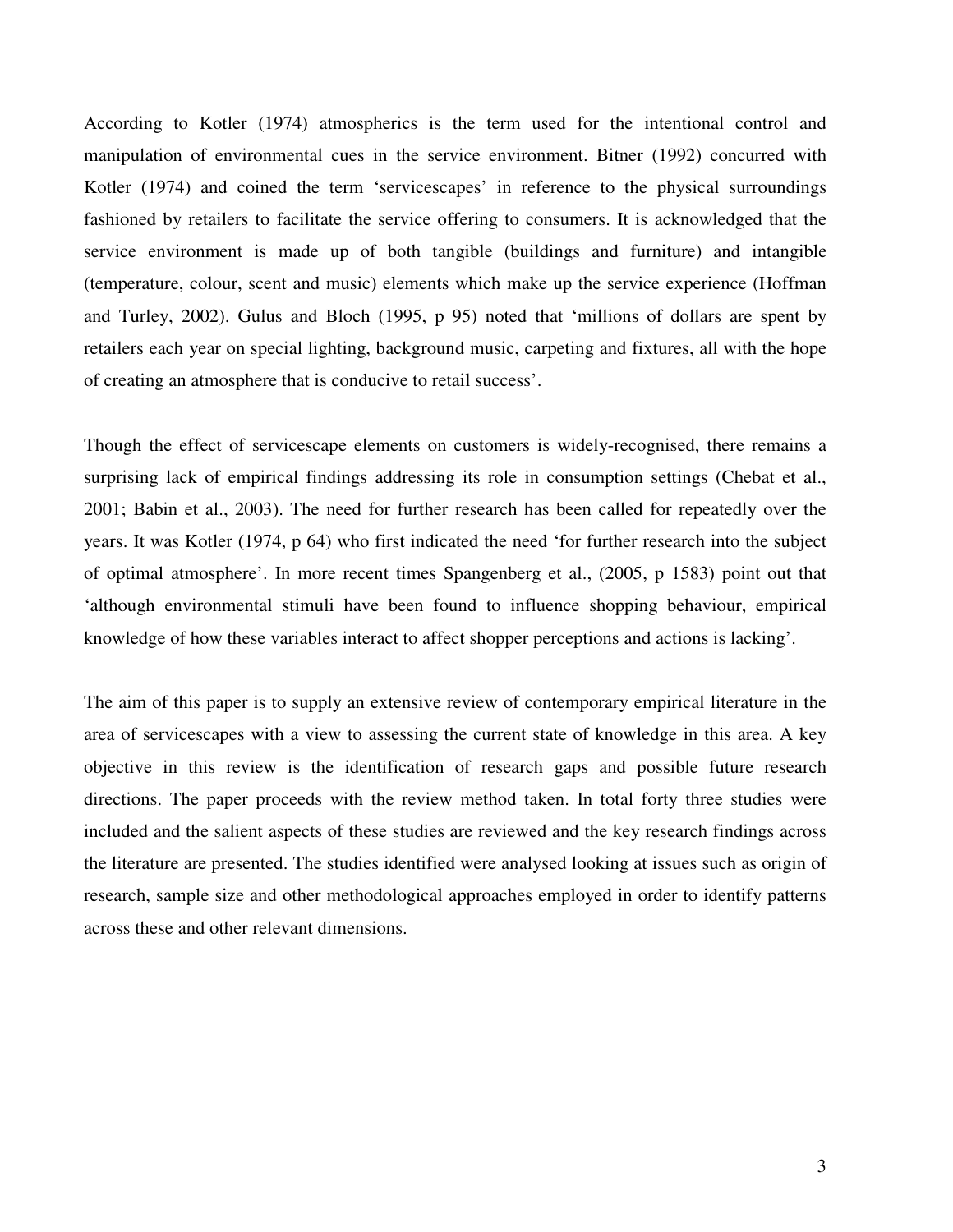#### **REVIEW METHOD**

Service environments are becoming more complex and there is a desperate need to understand the effects of service environments on consumer's behaviour. Turley and Milliman (2000, p 208) emphasised the need for additional theoretical development ' review of the literature indicates that atmospheric effects exist, but there has not been enough effort devoted to explaining, predicting, and controlling the behaviour of consumers'. This review is limited to published articles only, with relevant studies identified through electronic sources (Business Source Premier, Emerald Fulltext, IngentaConnect, Swetswise, Sage publications and Science Direct Journals). The publication time frame covers from the period from 1980 to 2007. To be eligible for review, the studies had to be, published empirical studies, focused on Bitner's (1992) servicescape elements and Mehrabian and Russell's (1974) model of environmental psychology.

Given the above, this review excludes conceptual papers on services environments such as Bitner's (1992), Bones and Ellen's (1999), Oakes' (2000) and Hoffman and Turley's (2002) theoretical articles. In addition Turley and Milliman's (2000), Tombs and McColl-Kennedy's (2003) and Ezeh and Harris (2007) review papers are excluded. Papers focussing on online servicescapes have also been excluded, e.g Eroglu et al. (2001, 2003), McKinney, (2004) Mummalaneni (2005), Vilnai-Yavetz and Rafaeli (2006), Kim et al. (2007). This is because an additional paper focussing on online servicescapes is currently being developed by the author. In all, forty three articles were included for final review. Each article was content-analysed to identify the, theoretical framework used for conceptual analysis, research variables, methodological approaches (including data collection method, sample size), nature of the research and country of origin

The first two issues relate directly to the purpose of examining empirical findings in the servicescape literature. The last three are of interest in understanding the methodological approaches and context of the research and provide insight to the current state of knowledge of the servicescape literature.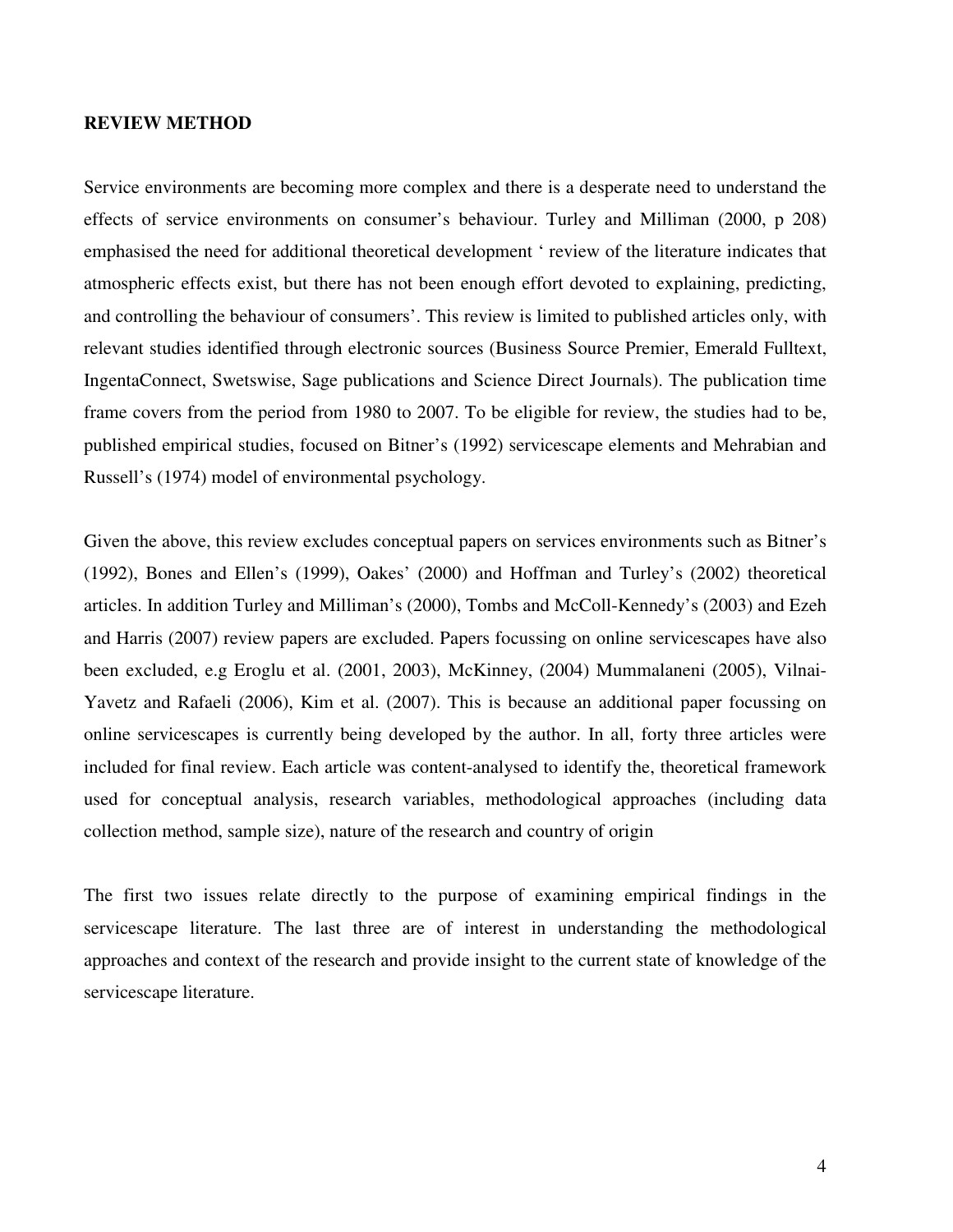#### **DISCUSSION OF THE FINDINGS**

At a general level all forty three studies eligible for review were published in the period 1980- 2007. Eight of which were published before 1990. The majority of these eight studies were from North America, (Russell, 1980; Donovan and Rossiter 1982; Milliman, 1982; Bellizzi et al., 1983; Milliman, 1986), with one from Australia (Amato and McInnes, 1983). At this time there was a mixture of research done, self report (Russell, 1980), descriptive (Donovan and Rossiter, 1982), laboratory experiments (Bellizzi et al., 1983) but with the majority of research being field research (Milliman, 1982, 1984; Amato and McInnes, 1983). Though there was research conducted in the area of servicescapes between 1986 and 1991, such as Bateson and Hui's (1987) research on crowding, Bawa et al.'s (1989) research on brand loyalty with store type and Iyer's (1989) research on unplanned purchasing, there were only two studies, Yalch and Spangenberg's (1988, 1990), that looked at Bitner's (1992) ambient factor of music and Mehrabian and Russell's (1974) environmental psychology literature. These studies were both conducted in North America and were field research studies.

Of the research carried out before 1990, half of the studies looked at Bitner's (1992) variable of music (Milliman1982, 1986; Yalch and Spangenberg 1988, 1990), one study looked at the variable of colour (Bellizzi et al., 1983) and the other studies concentrated on elements of Mehrabian and Russell's (1974) environmental psychology (Russell, 1980; Donovan and Rossiter, 1982; Amato and McInnes, 1983). One justification for the lack of studies before the 1990's could have been the lack of knowledge of the effects of environmental stimuli. Yalch and Spangenberg (1988, p 106) noted that 'published research studying atmospheric factors is limited, with music being one of the few factors studied repeatedly'. In further research Yalch and Spangenberg (1990, p 31) indicated that 'little is known about how atmospheres affect consumers'. Yalch and Spangenberg (1990, p 37) called for 'more research in the area' and between 1991 and 1999 there were sixteen articles published.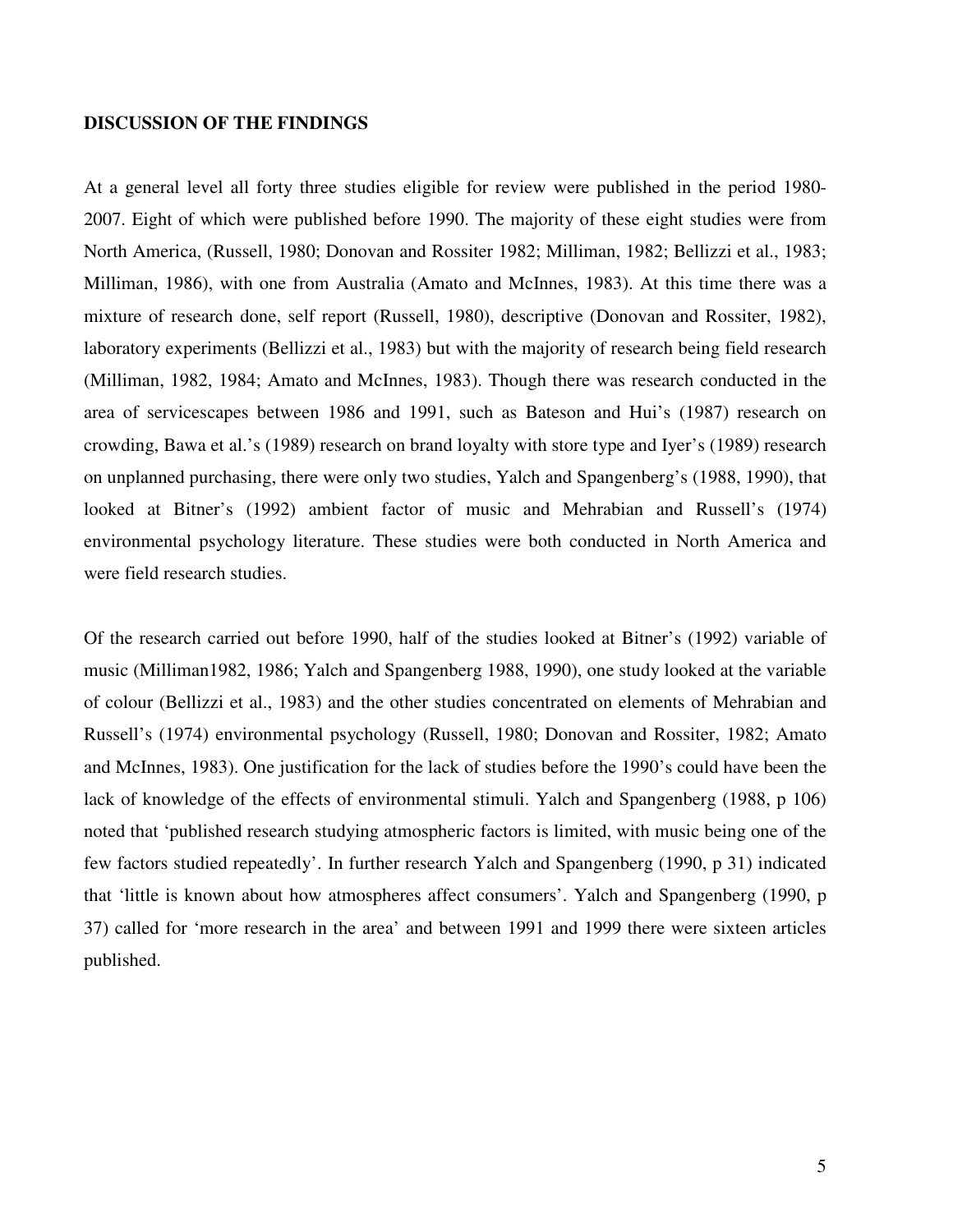The majority of the studies during this time were from North America (Baker et al., 1992; Bellizzi and Hite, 1992; Kelleris and Kent, 1992; Yalch and Spangenberg, 1993; Gulus and Schewe, 1994; Wakefield and Blodgett, 1994; Dubé et al., 1995; Herrington and Capella, 1996, Spangenberg et al., 1996; Wakefield and Blodgett, 1996). Four were carried out in Europe (Hui and Bateson, 1991; Kenhove and Desrumaux, 1997; Spies et al., 1997; Foxall and Greenley, 1999), one in Australia (Donovan et al., 1994) and one in Hong Kong (Tai and Fung; 1997).

During this time period there were more field experiments or field studies conducted (Yalch and Spangenberg, 1993; Donovan et al., 1994; Gulus and Schewe, 1994; Herrington and Capella, 1996; Wakefield and Blodgett, 1996; Kenhove and Desrumaux, 1997; Spies et al., 1997; Tai and Fung, 1997; Foxall and Greenley, 1999), than laboratory experiments (Hui and Bateson, 1991; Baker et al., 1992; Bellizzi and Hite, 1992; Kelleris and Kent, 1992; Wakefield and Blodgett, 1994; Dubé et al., 1995; Spangenberg et al., 1996). Similar to research carried out before 1990, the majority of the research between 1990 and 1999 looked at Bitner's (1992) variable of music (Kelleris and Kent, 1992; Yalch and Spangenberg, 1993; Gulus and Schewe, 1994; Dubé et al., 1995; Herrington and Capella, 1996). One of the studies concentrated on olfaction (Spangenberg et al., 1996), one on colour (Bellizzi and Hite, 1992) and one study combined two elements of Bitner's (1992) ambient variables, colour and lighting (Spies et al., 1997).

Other studies during this time concentrated on elements of Mehrabian and Russell's (1984) environmental psychology (Hui and Bateson, 1991; Baker et al., 1992; Donovan et al., 1994; Wakefield and Blodgett, 1994, 1996; Kenhove and Desrumaux, 1997; Tai and Fung, 1997; Foxall and Greenley, 1999). Foxall and Greenley's (1999) research was the first research to illustrate the importance of the dominance dimension. They noted (p 150) that 'dominance has made a poor showing in investigations of the role of emotional mediators of consumer and other human behaviour'. Their study led the way for more research being carried out on the dimension of dominance (Yalch and Spangenberg 2000). However as Gilboa and Rafaeli (2003, p 198) indicated 'the role of dominance in relation to approach-avoidance behaviours remains unclear and has received attention in very few studies'.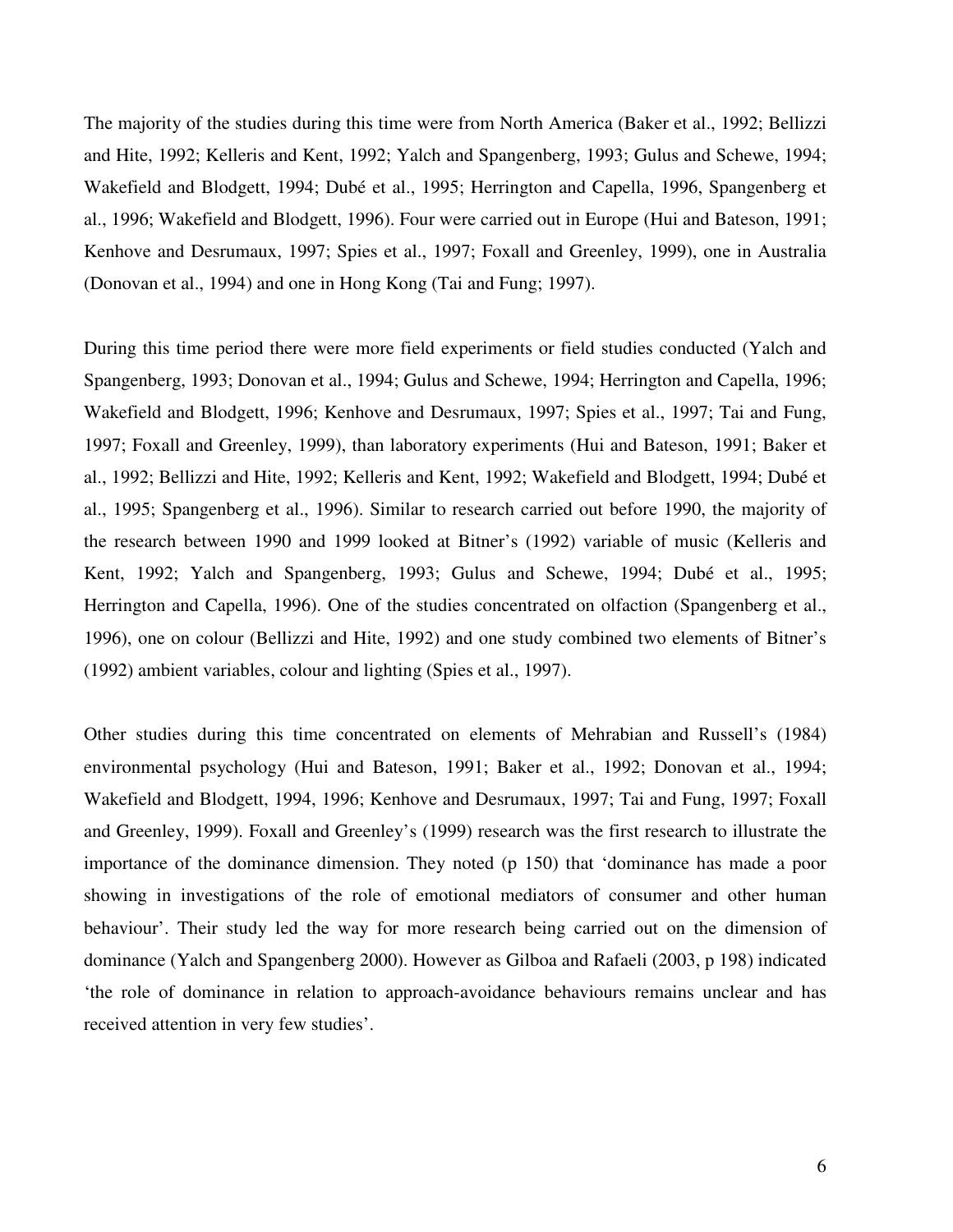Since 2000 nineteen studies have been published. The vast majority of the studies have emerged from North America (Machleit and Eroglu, 2000; Yalch and Spangenberg, 2000; Chebat et al., 2001; Dubé and Morin, 2001; Mattila and Wirtz, 2001; Summers and Herbert, 2001; Hightower et al., 2002; Chebat and Michon, 2003; Babin et al., 2003; Spangenberg et al., 2005; Mattila and Wirtz, 2006; Spangenberg et al., 2006; Chebat and Morin, 2007). A few have emerged from Europe (Reimer and Kuehn, 2004; Bigne et al., 2005; Newman, 2007), one from Australia (Sweeney and Wyber, 2002), one from Israel (Gilboa and Rafaeli, 2003) and one from Singapore (Wirtz et al., 2000).

In terms of the type of research conducted, there is almost a fifty-fifty divide between field experiments (Machleit and Eroglu, 2000; Dubé and Morin, 2001; Mattila and Wirtz, 2001; Hightower et al., 2002; Chebat and Michon, 2003; Reimer and Kuehn, 2004; Bigne et al., 2005; Spangenberg et al., 2006; Chebat and Morin, 2007; Newman 2007) and laboratory experiments (Wirtz et al., 2000; Yalch and Spangenberg, 2000; Chebat et al., 2001; Summers and Herbert, 2001; Sweeney and Wyber, 2002; Gilboa and Rafaeli, 2003; Babin et al., 2003; Spangenberg et al., 2005; Mattila and Wirtz, 2006). Interesting to note is that Spangenberg et al. (2005) and (2006) took a different approach in both their studies even though both studies looked at olfaction. Spangenberg et al., (2006, p 1281) noted that 'prior research does not document (such) congruent effects for products without an inherent scent and in real-world settings'.

Research into the area of olfaction and its effects has received more attention since Bone and Ellen's (1999) theoretical study and their olfaction model (Mattila and Wirtz, 2001; Chebat and Michon 2003; Spangenberg et al., 2005, 2006). However, studies looking at the variable of music are still at the forefront of Bitner's (1992) ambient variables being researched (Yalch and Spangenberg, 2000; Chebat et al., 2001; Dubé and Morin, 2001; Mattila and Wirtz, 2001; Sweeney and Wyber, 2002; Spangenberg et al., 2005). Other variables that have been given some attention in recent years are colour (Chebat and Morin, 2007) and lighting (Summers and Herbert, 2001). Similarly to Spies et al. (1997), Babin et al. (2003) researched colour and lighting together.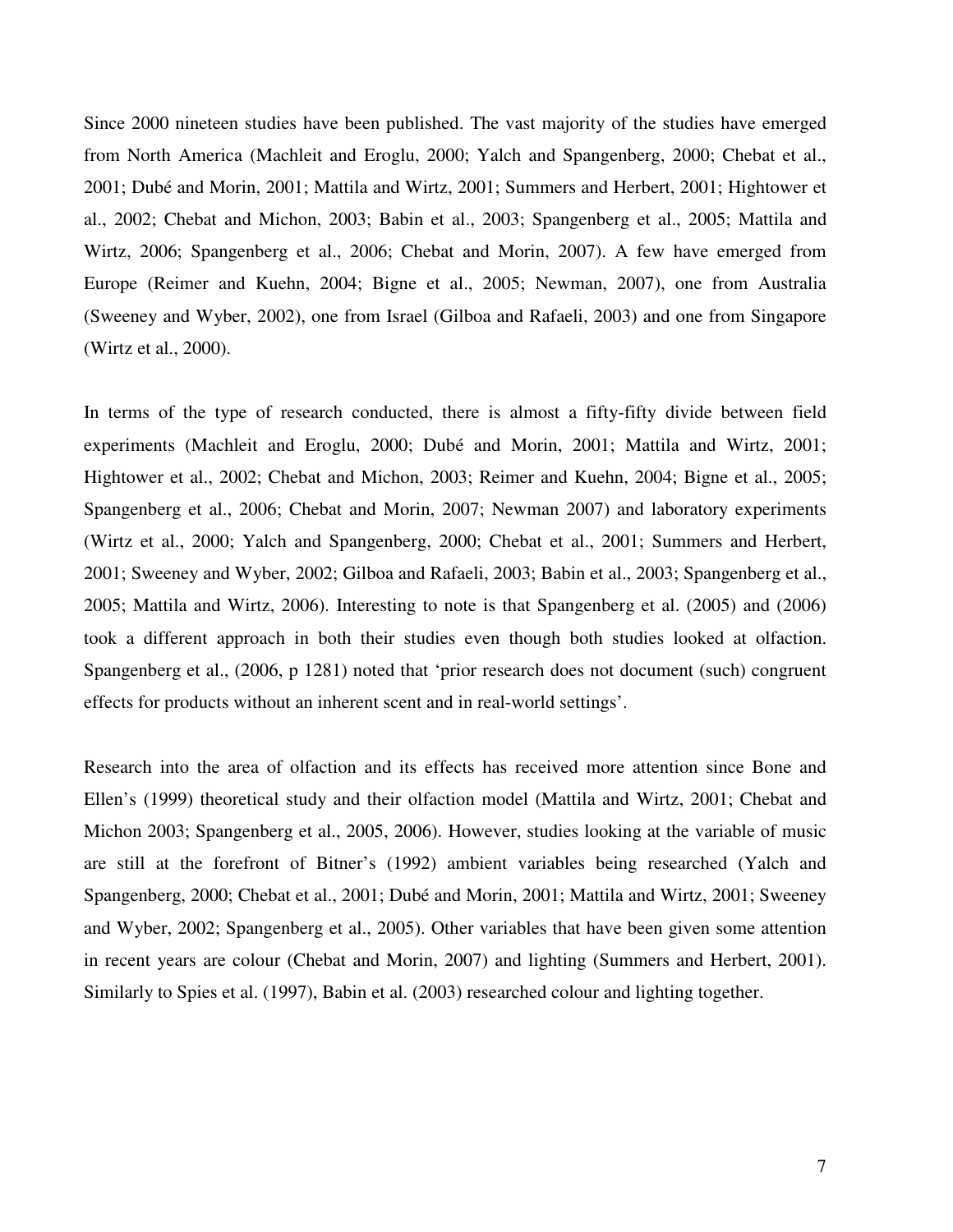Other studies during this time concentrated on Mehrabian and Russell's (1974) environmental psychology (Machleit and Eroglu, 2000; Wirtz et al., 2000; Hightower et al., 2002; Gilboa and Rafaeli, 2003; Reimer and Kuehn, 2004; Bigne et al., 2005, Mattila and Wirtz, 2006; Newman, 2007). Wirtz et al. (2000) and Wirtz and Mattila (2006) suggested a new variable called "Target-Arousal level" could be very important in understanding the role that Mehrabian and Russell's (1974) model plays and in which situations it is useful. Mattilla and Wirtz (2006) research demonstrated that an attractive store might be perceived as unpleasant or pleasant depending on whether the environment matches the customers desired Target-Arousal level. Their research along with Foxall and Greenley's (1999) research demonstrates the need for further research into each of Mehrabian and Russell's (1974) three dimensions, pleasure, arousal and dominance.

In recent years services are fast becoming an essential component in day to day life due to the 'time poor cash rich' lifestyle. Research in the past decade indicates the growing interest in the area of services and the growing importance of investigating service environments. Ezeh and Harris (2007, p 73) called for 'more empirical research into this phenomenon' and Chebat and Morin (2007, p 195) indicated that 'examining these issues [music, colour, lighting, etc] would provide a more solid theoretical foundation for management decision –making'.

Overall the vast majority of studies have come from North America and Europe is far behind in the amount of research done in the area as are other parts of the world. More then half of the studies have used field research and music is the most commonly researched ambient variable. To understand in detail and to assess the current state of knowledge in this area, patterns related to the theoretical frameworks and research dimensions/variables of the review articles are presented and discussed. This is followed by a discussion of the patterns identified by methodological issues, country of origin, data collection and sampling size. Finally, future research considerations and opportunities are presented.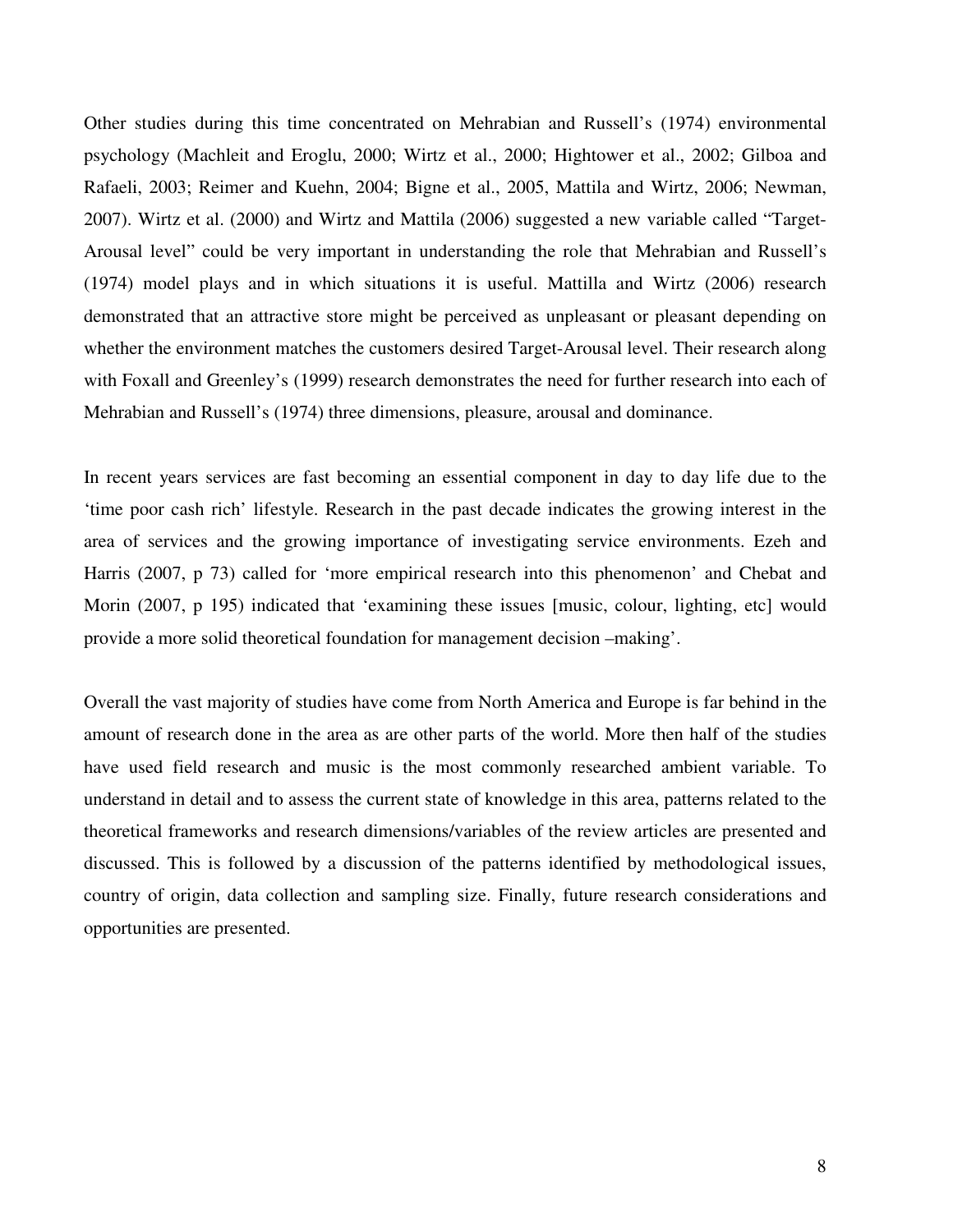#### **THE THEORETICAL FRAMEWORKS UNDERPINNING THE RESEARCH**

Various frameworks have been applied in the study of service environments, Mehrabian and Russell's (1974) model, Lazarus (1991) cognitive theory, and Bitner's (1992) model. To date the most common theoretical framework underpinning research output is that of Mehrabian and Russell's (1974) environmental psychology model and Bitner's (1992) Servicescape model. The Mehrabian and Russell (1974) model takes the emotion-cognition approach and Lazarus (1991) cognition theory of emotion takes the cognition-emotion school of thought (Chebat and Michon, 2003; Bigne et al., 2005). Lin (2004) indicates that over the years researches have argued for both sides, on the one hand that the cognitive state precedes emotional states and on the other hand emotional states precede cognitive states. Lazarus (1991) cognitive theory of emotion has been indirectly supported by Tai and Fung (1997, p 335) who suggested 'it is clear that in-store environmental stimuli affect shoppers' behaviour as well as their affective states. However, on the other side of the coin, the three components are actually affecting one another'. Lazarus (1991) suggests that while cognition does not automatically lead to emotion, emotion can not occur without cognition.

Chebat and Michon (2003) and Bigne et al. (2005) compared the two models of thought. Chebat and Michon (2003) indicate that within the literature of service environments the Mehrabian and Russell (1974) approach-avoidance model has strongly stressed the emotional effects; however they found support for Lazarus (1991) cognition theory of emotion. Bigne et al. (2005) supports Mehrabian and Russell's (1974) model, however they found that Lazarus (1991) cognitive theory of emotion better explains the effect of pleasure on satisfaction and loyalty. Bigne et al. (2005, p 842) called for more research into the area and noted that 'the findings had to be considered within the limitations of the research'.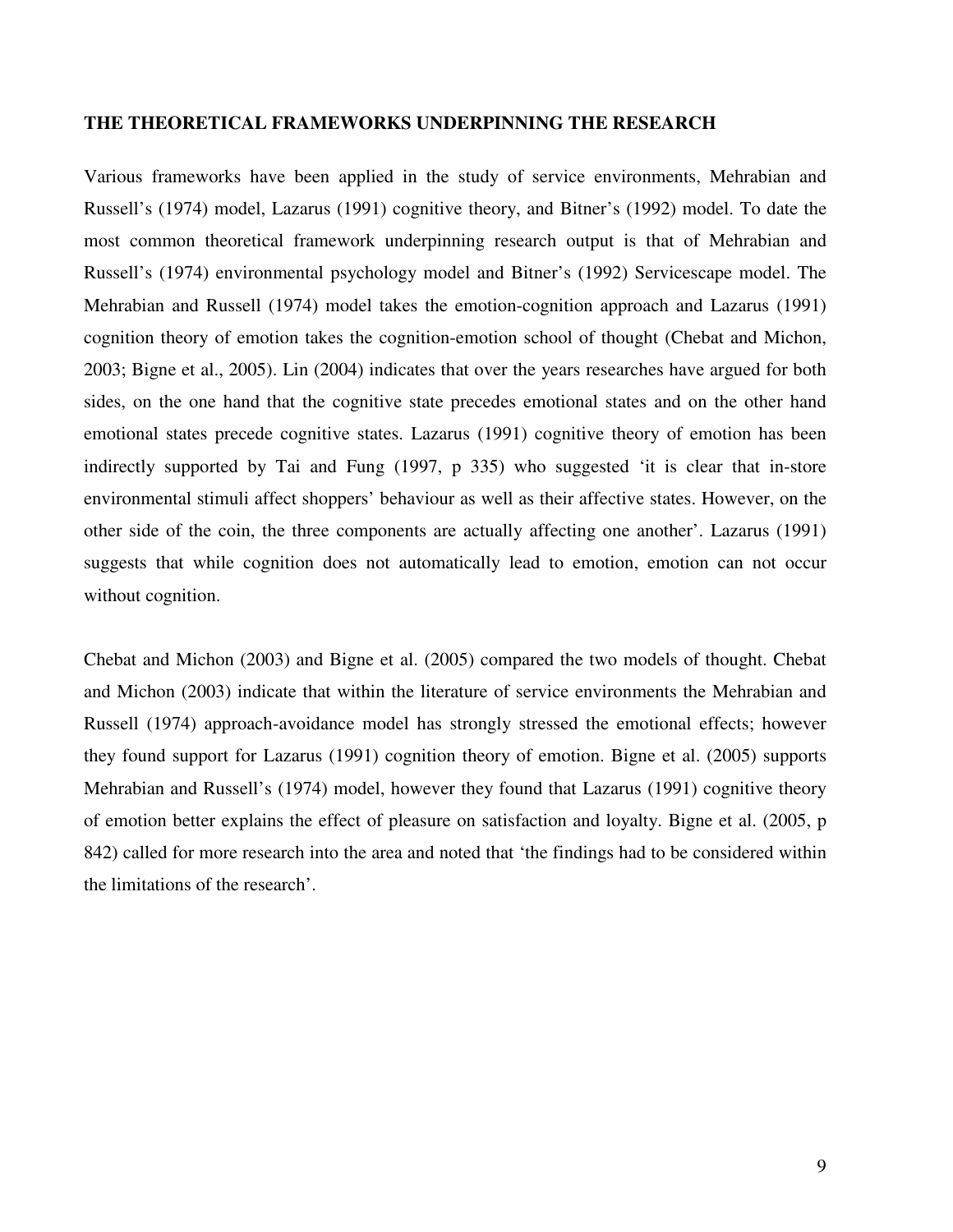#### **Mehrabian and Russell's (1974) Model**

The seminal work of Mehrabian and Russell (1974) posited that the environmental stimuli have a direct effect on the approach and avoidance behaviours of participants in that environment. The Mehrabian and Russell (1974) model is based on the Stimulus-Organism-Response (S-O-R) paradigm. See figure 1.1. The (S) component is the environmental stimulus; the (O) component is the emotional states and the (R) component is the approach-avoidance responses. The (S) component identifies that specific stimuli are said to affect the emotional states of pleasure and arousal, the (O) component, which in turn affects the (R) component, the approach-avoidance behaviours (Aubert-Gamet 1996). For a more comprehensive review see Mehrabian and Russell (1974).



Figure 1.1 Mehrabian and Russell Model

```
Source Mehrabian and Russell (1974, p 8) revised format from Tai and Fung (1997, p 315)
```
This widely referenced S-O-R model proposes that servicescape stimuli affect emotional states of consumers and thus leads to approach-avoidance responses. The relationship is confirmed in extensive literature (Donovan and Rossiter, 1982; Wirtz et al., 2000; Newman, 2007). As noted by Ezeh and Harris (2007, p 62) 'these studies confirm the very widely held stance, (spanning several decades), that customers do indeed respond to servicescapes stimuli'. Their behavioural responses can be classified as either approach or avoidance (Mehrabian and Russell, 1974).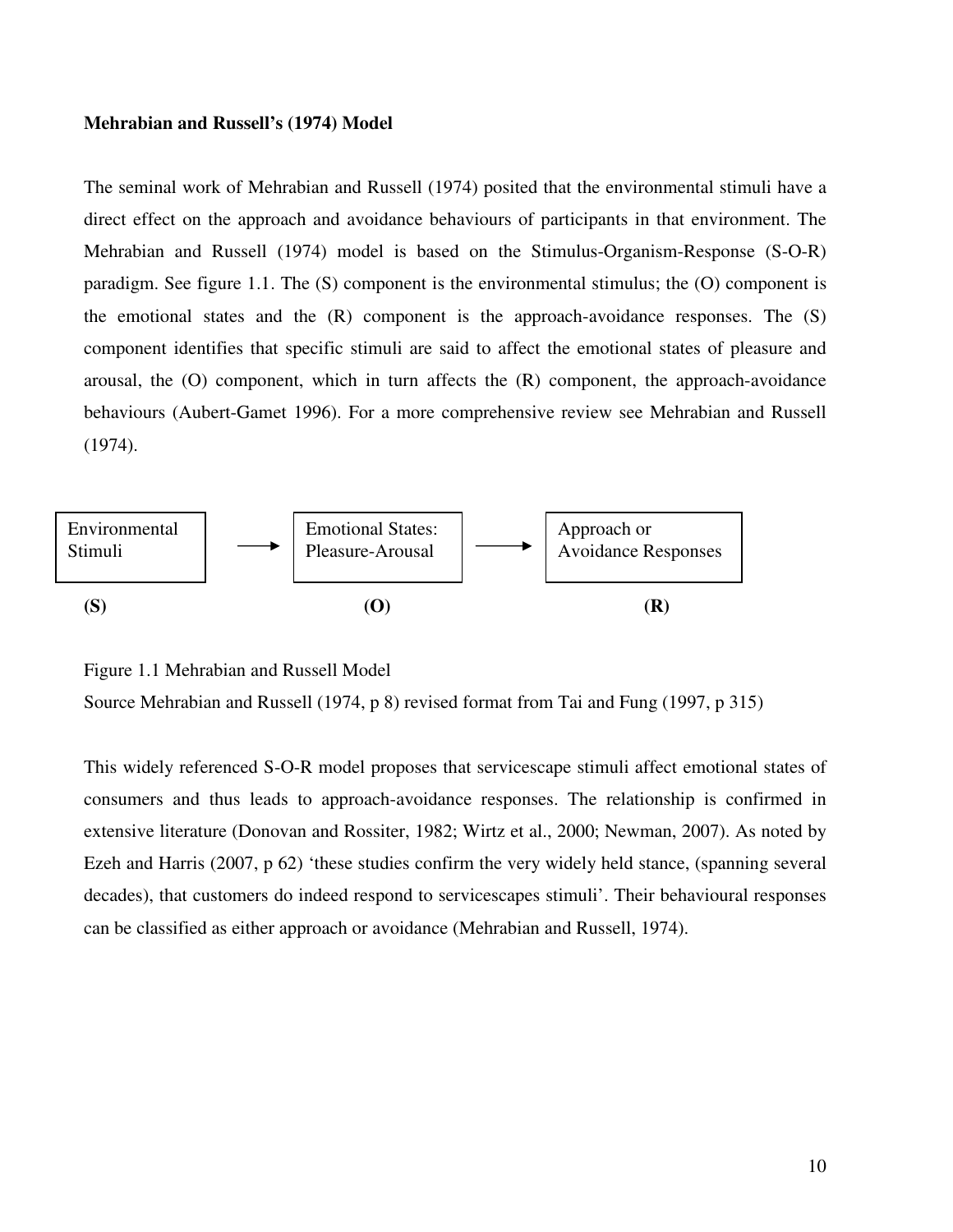Yalch and Spangenberg (2000, p 140) suggest that 'approach-avoidance behaviours can be grouped into four categories based on the type of behaviour: time, exploration, communication, and satisfaction'. Mehrabian and Russell (1974), Mehrabian (1976), Donovan and Rossiter (1982), Bitner (1992) and Hoffman and Turley (2002) have all classified these responses in the following manner.

- 1. A desire *physically* to stay in (approach) or to get out of (avoid) the environment.
- 2. A desire or willingness to *explore* or look around the environment (approach) or a tendency to remain inanimate in the environment (avoid) and not interact with it.
- 3. A desire or willingness to *communicate* with others in the environment (approach) as opposed to a tendency to avoid or ignore communication attempts from others (avoid).
- 4. The degree of enhancement (approach) or hindrance (avoid) of *performance and satisfaction* with the task performers.

Kotler (1974) suggested that since the displayed approach or avoidance behaviours of customers are influenced by customers perceptions of the servicescape stimuli, the servicescape can be controlled and designed to attract the targeted cliental (Shostack, 1977). Similarly servicescapes can be designed to discourage unsought cliental from approaching the servicescape (Bitner, 1992; Ezeh and Harris, 2007). Much of the work in the servicescape literature area stems from the field of environmental psychology. Mehrabian and Russell's (1974) S-O-R model founded the basis of the Bitner's (1992) servicescape model.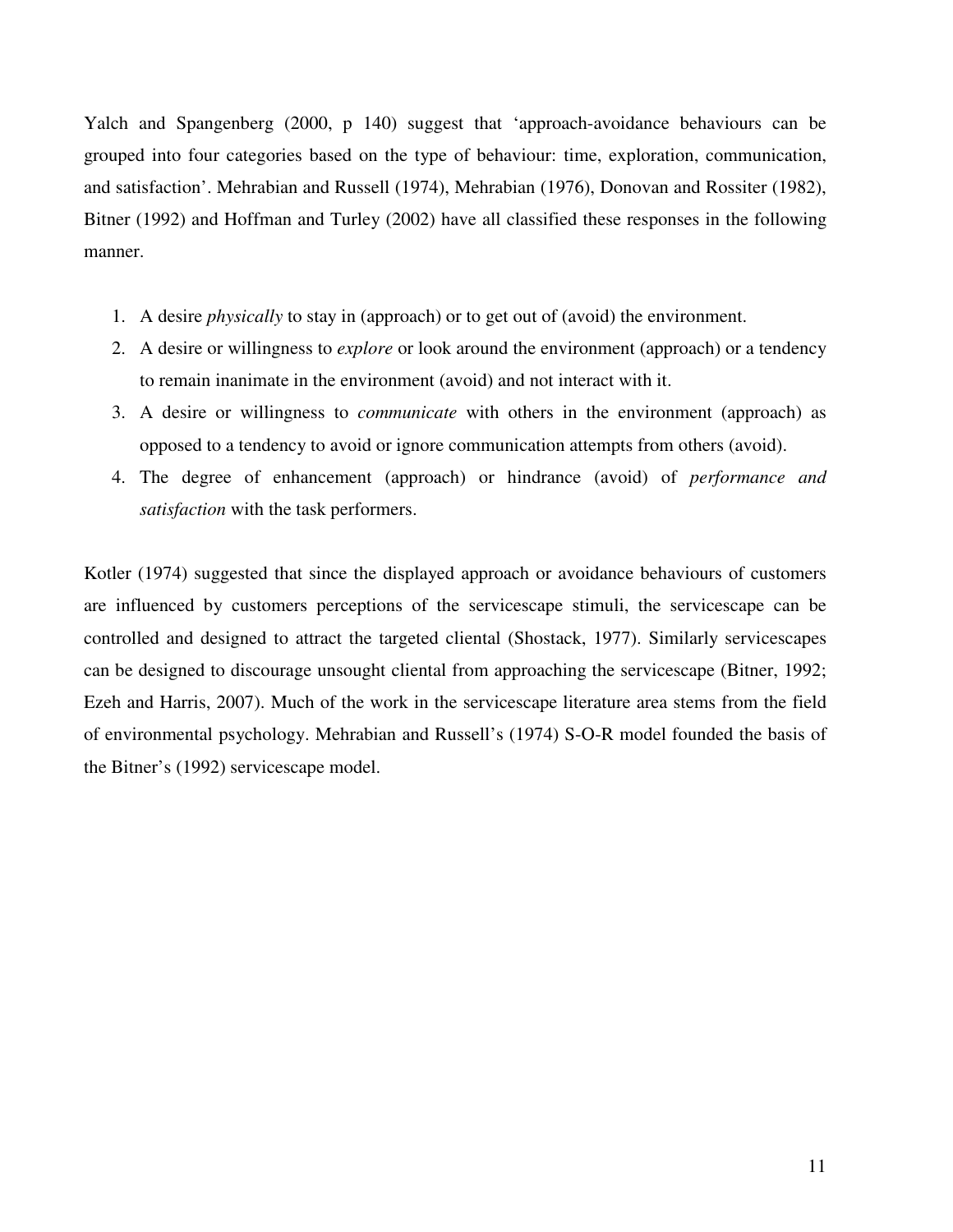#### **Servicescape Framework**

Over the years there have been many definitions of what servicescapes are, Kotler (1974, p 50) suggested that it is 'the design of buying environments to produce emotional effects in the buyer that enhance his or her purchase probability', Bitner (1992, p 65) indicate that 'all of the objective physical factors that can be controlled by the firm to enhance (or constrain) employee and customer actions' and Bitner and Zeithaml (2003, p 25) noted 'it is any tangible component that facilitates performance or communicates the service'. Tombs and McColl-Kennedy (2003, p 450) indicated that 'one of the most widely cited typologies of the service encounter, and its effects on those within it, is Bitner's (1992) servicescapes'.

The physical environment where a service is delivered and experienced by the customer plays an important part in the formation of the perceptions of the customer and their future expectations about services of that nature (Bitner, 1992; Baker et al., 2002; Grewal et al., 2003). Since the servicescape was formed there has been wide use of the model in assessing, evaluating and understanding store environments and their atmospheres (Kelleris and Kent, 1992; Yalch and Spangenberg, 1993; Gulus and Schewe, 1994; Wakefield and Blodgett, 1994, 1996; Spies et al., 1997; Turley and Milliman, 2000; Hightower et al., 2002; Reimer and Kuehn, 2004; Newman, 2007). Hoffman and Turley (2002) noted that much can be gained by examining the servicescape model because of the intangible nature of services.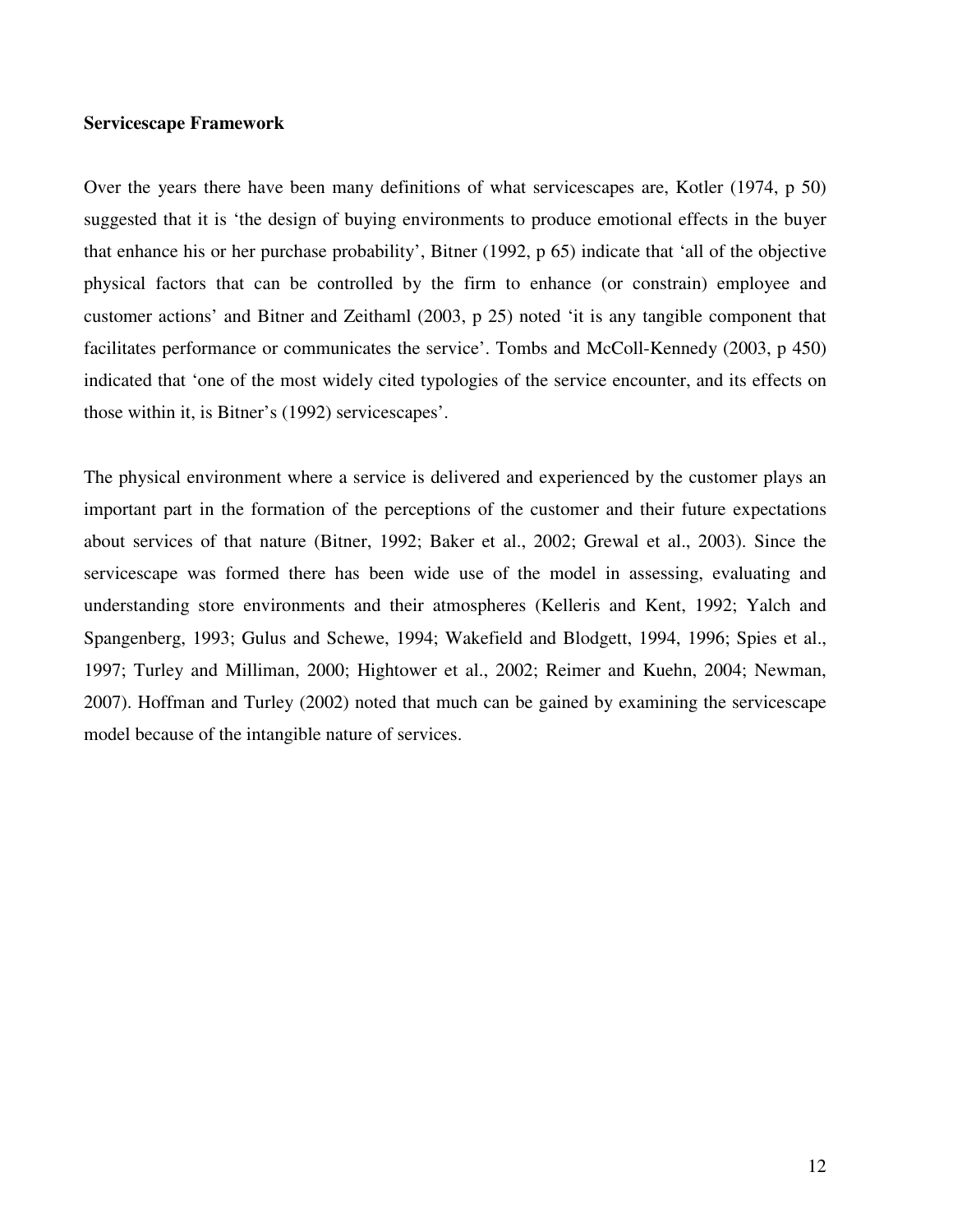#### **RESEARCH DIMENSIONS AND VARAIBLES**

#### **PAD Dimensions**

Mehrabian and Russell (1974) stated that the measures of PAD dimensions adequately capture the emotional context of servicescapes. It was Donovan and Rossiter (1982) who first applied the Mehrabian and Russell (1974) PAD dimensions to the study of store atmosphere. Their study made a major contribution to the literature by establishing the validity of the relationship between store environments, emotional states, and behavioural intentions. Amato and McInnes (1983), Yalch and Spangenberg (1988, 1990), Bellizzi and Hite (1992) and Baker et al. (1992) studies hoped to refine and extend the work of Donovan and Rossiter (1982) study. However Donovan et al. (1994, p 284) indicated that 'none of the studies has strictly followed the methodology and analysis of the M-R model as proposed by Donovan and Rossiter (1982)'. Donovan et al (1994) indicated that in its modified form, where the dominance dimension is taken out, that the Mehrabian and Russell (1974) model is useful for the study of store behaviour.

Within extant research, dominance emerges as the under researched dimension. Some authors indicated that dominance was not a beneficial dimension (Russell, 1980; Donovan and Rossiter, 1982; Amato and McInnes, 1983; Baker et al., 1992; Donovan et al., 1994; Dubé et al., 1995; Kenhove and Desrumaux, 1997). The reasoning behind not considering the dimension as important in their research could stem from Mehrabian and Russell (1974) themselves who did not stress the importance of the dimension.

Foxall and Greenley (1999) point out that the failure to find a role for dominance might be due to the narrow range of customer settings used in past studies. They noted that researchers have generated settings on a random convenience basis, for example using student samples (Donavan and Rossiter, 1982; Baker et al., 1992; Bellizzi and Hite, 1992; Kelleris and Kent, 1992; Wakefield and Blodgett, 1994; Dubé et al., 1995; Spangenberg et al., 1996; Wirtz et al., 2000; Yalch and Spangenberg, 2000; Chebat et al., 2001; Sweeney and Wyber, 2002; Gilboa and Rafaeli, 2003; Mattila and Wirtz, 2006) and also had focussed on retail settings (Yalch and Spangenberg, 1988, 1990, 1993; Kenhove and Desrumaux, 1997; Tai and Fung, 1997; Dubé and Morin, 2001; Mattila and Wirtz, 2001; Chebat and Michon, 2003; Spangenberg et al., 2006; Chebat and Morin, 2007).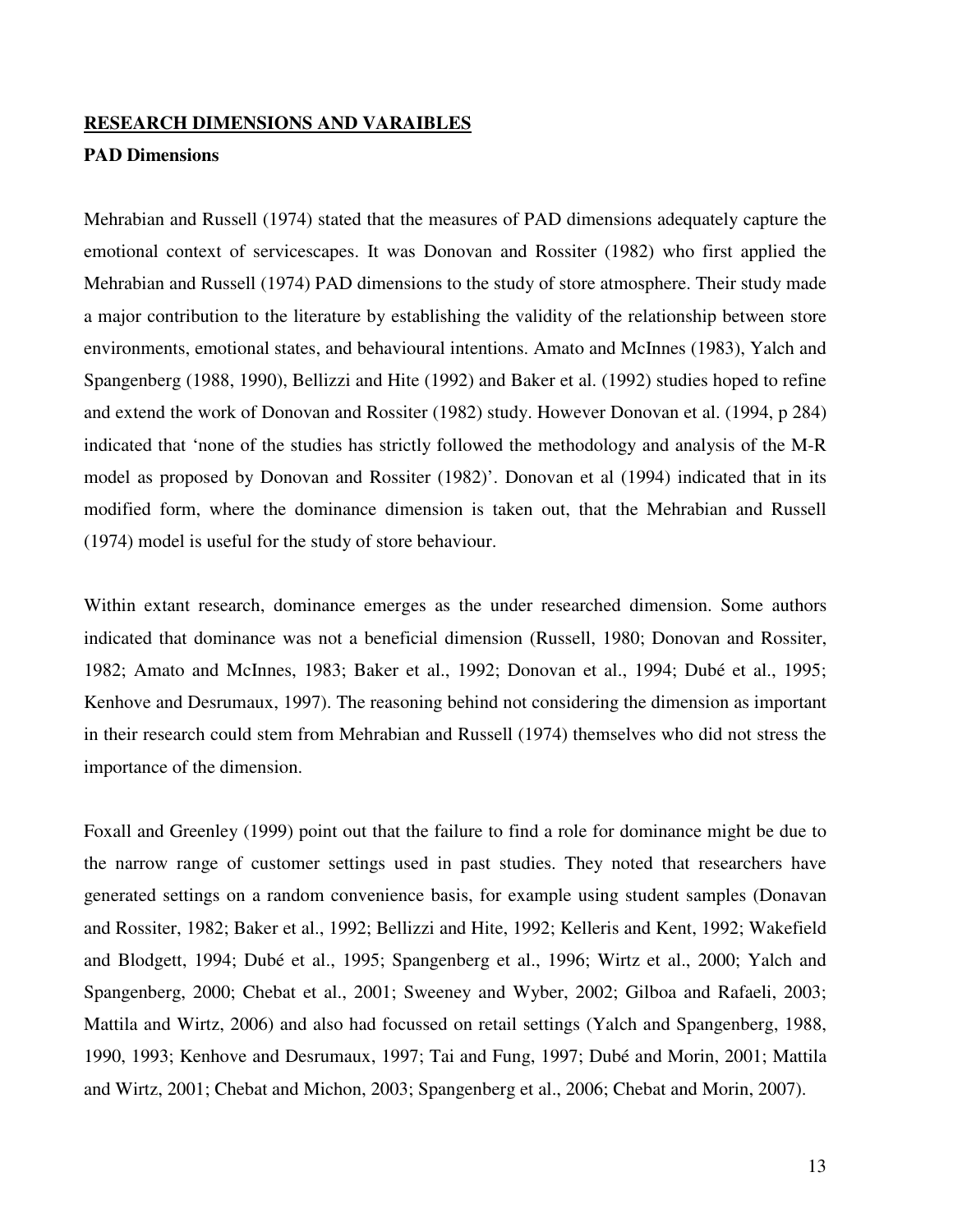Sweeney and Wyber (2002) note that dominance is not as commonly used as pleasure and arousal are in empirical studies. Since Foxall and Greenley's (1999) study some have found the dimension of dominance to be of significance (Yalch and Spangenberg, 2000; Machleit and Eroglu, 2000; Gilboa and Rafaeli, 2003; Newman, 2007). With more services available to the consumer and more of these research settings being examined, for example banks, casinos, football/baseball games, airports, restaurants and theme-parks (Wakefield and Blodgett, 1996; Foxall and Greenley, 1999; Hightower et al., 2002; Reimer and Kuehn, 2004; Bigne et al., 2005; Newman 2007), the role of dominance may play a larger role today that it has done in the past. Machleit and Eroglu (2000) indicated that the dominance dimension is appropriate for use in studies on elements such as retail crowding and waiting time, where personal control of the servicescape is deemed to be significant.

Mehrabian and Russell (1974) and Russell (1980) indicated that any environment will produce an emotional state that can be characterised between the two emotional dimensions of pleasure and arousal. To date the majority of the studies have focussed on the pleasure and arousal dimensions and not on dominance (Russell, 1980; Donavan and Rossiter, 1982; Amato and McInnes, 1983; Baker et al., 1992; Donovan et al., 1994; Dubé et al., 1995; Kenhove and Desrumaux, 1997; Tai and Fung, 1997; Chebat and Michon, 2003; Gilboa and Rafaeli, 2003; Bigné et al., 2005; Newman, 2007).

Over the years there has been support for both dimensions, however some contradictions have occurred. In their research, Donovan et al. (1994, p 289) noted that 'arousal was not significant in pleasant environment'; this did not replicate Donovan and Rossiter (1982) study. This is interesting and indicates further empirical research is essential because Donovan and Rossiter (1982) study found support for the first and not the second hypothesis of Mehrabian and Russell (1974) model. A few reasons for the contradiction could have been due to the sample size or type of research conducted. Donovan et al. (1994) research used twice as many respondents as Donovan and Rossiter (1982) and used a field study approach where as Donovan and Rossiter (1982) used a descriptive analysis.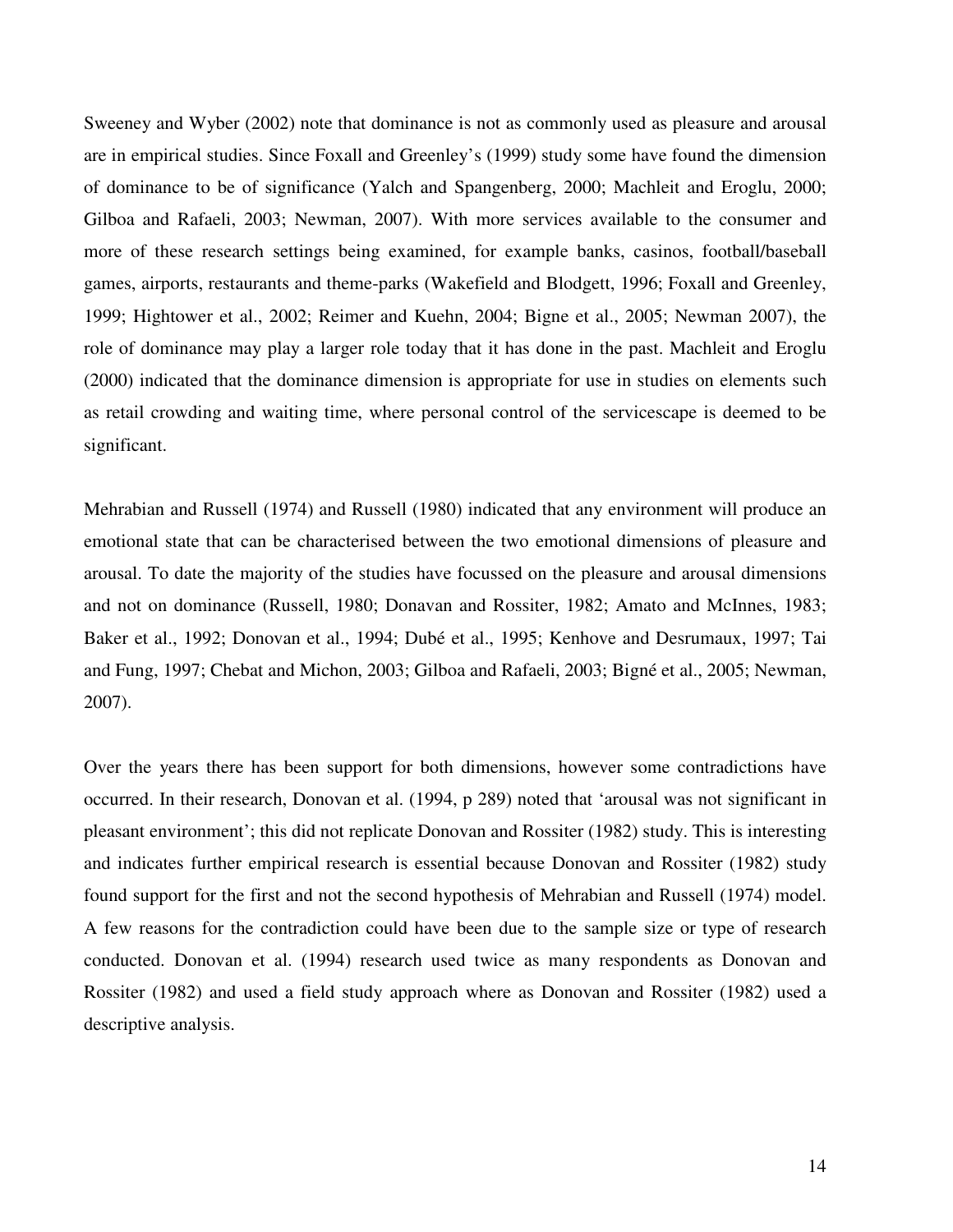Kenhove and Desrumaux (1997) compared their results with Donovan and Rossiter (1982) and Donovan et al. (1994) studies. Overall their results supported previous research that the Organism-Response part of the Mehrabian and Russell (1974) model is useful in a retail setting. In supporting previous research and adding to it, Kenhove and Desrumaux (1997, p 364) stressed that 'both pleasure and arousal induced by the store environment are strong predictors of behavioural intentions.' Past research, Donovan and Rossiter (1982) and Donovan et al (1994) and had only stressed the importance of pleasure. Tai and Fung (1997) results reinforce conclusions made by Donovan and Rossiter (1982), Donovan et al. (1994) and Kenhove and Desrumaux (1997). Tai and Fung (1997, p 331) noted that 'the interaction between pleasure and arousal is partly confirmed by the study'.

As much as Kenhove and Desrumaux (1997) and Dubé et al (1995) supported the model they also criticised and contradicted it. Kenhove and Desrumaux (1997, p 363) indicated that 'an attempt to dampen arousal in an unpleasant store environment will create more avoidance behaviour intentions'. Dubé et al. (1995) results showed that high pleasure music enhances the desire to affiliate at the two extremes of the arousal dimension; this disagrees with Mehrabian and Russell (1974) model. Dubé et al. (1995) note that the behaviour could be due to fact that in a commercial setting customers' will approach service staff in order to reduce their anxiety. However Dubé et al. (1995) did agree with Mehrabian and Russell (1974) model that higher desire to affiliate is associated with increasing levels of arousal.

Wirtz et al. (2000) and Mattila and Wirzt (2006) suggested a new variable called "Target-Arousal level" could be very important in understanding the role the model plays. Over the years authors have agreed and disagreed with Mehrabian and Russell's (1974) hypotheses but had not specified if the situation had been 'high' or 'low' target-arousal (Donavan and Rossiter, 1982; Amato and McInnes, 1983; Baker et al., 1992; Donovan et al., 1994; Dubé et al., 1995; Kenhove and Desrumaux, 1997; Tai and Fung, 1997; Chebat and Michon, 2003; Gilboa and Rafaeli, 2003; Bigné et al., 2005). Wirtz et al. (2000) and Mattila and Wirtz (2006) extended research on the arousal dimension and indicated that in order to "bridge the gap" in the literature the concept of "Target Arousal" would be beneficial in understanding the Mehrabian and Russell (1974) model.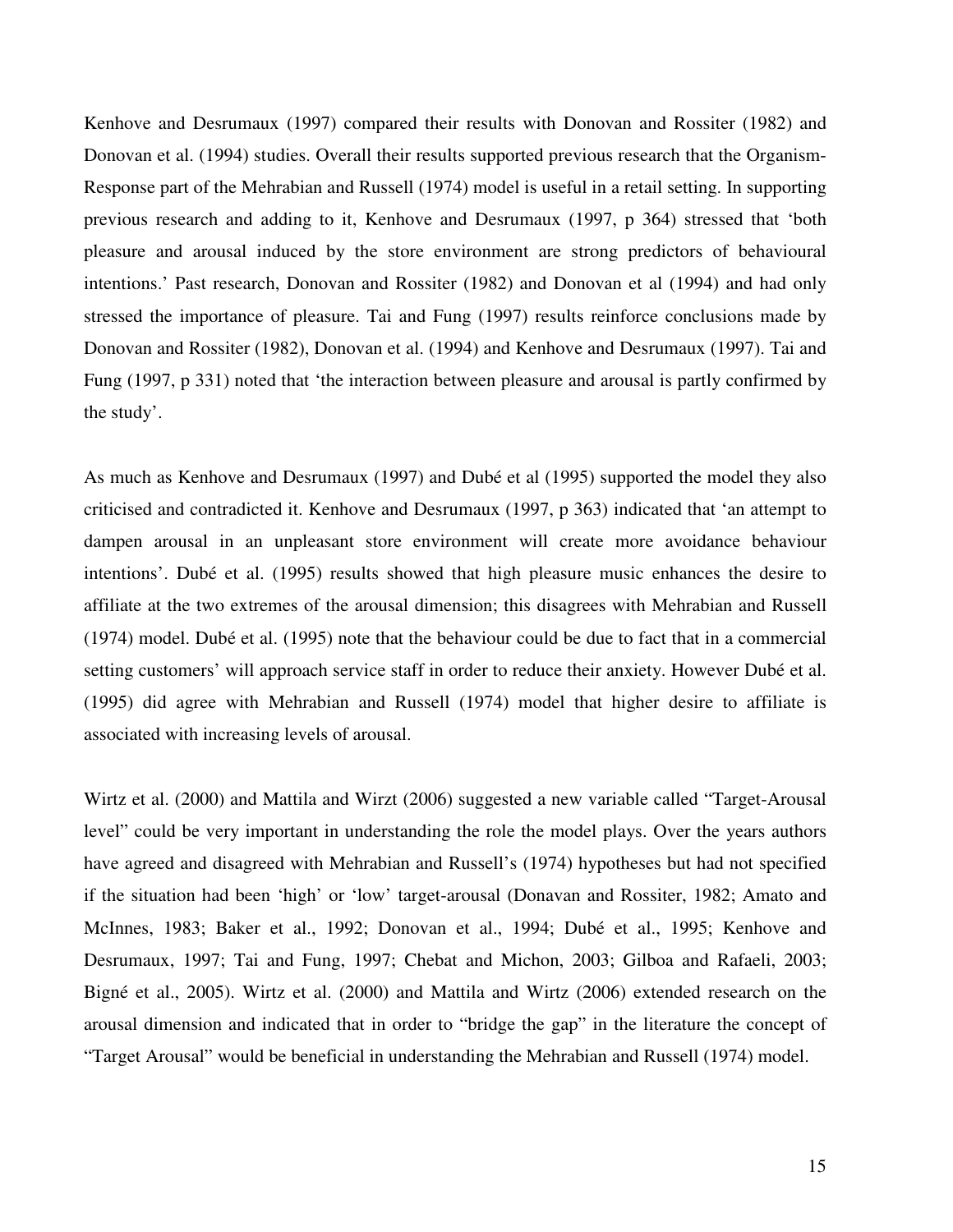#### **Servicescape Variables**

Kotler (1974, p 50) identifies that within the literature there is 'growing recognition that store interiors and exteriors can be designed to create specific feelings in shoppers that can have an important effect on purchase'. Although usually below the consciousness of customers, ambient factors can affect customer evaluation of the services experience and lead to the exhibition of either approach or avoidance behaviour (Mattila and Wirtz, 2001).

Ambient condition is the first dimension in Bitner's (1992) framework. The ambient conditions are background features such as temperature, air quality, noise, music, lighting and olfaction (Bitner 1992). Yalch and Spangenberg (1990, p 32) noted that 'music is one of the most frequently used atmospheric factors to enhance the delivery of services to customers'. To date the main research variable has been music (Milliman, 1982, 1986; Yalch and Spangenberg, 1988, 1990; Kelleris and Kent, 1992; Yalch and Spangenberg, 1993; Gulus and Schewe, 1994; Dubé et al., 1995; Herrington and Capella, 1996; Yalch and Spangenberg, 2000; Chebat et al., 2001; Dubé and Morin, 2001; Mattila and Wirtz, 2001; Sweeney and Weber, 2002; Spangenberg et al., 2005). Yalch and Spangenberg (1993) suggested that music is a particularly appealing atmospheric element because it is relatively inexpensive, easily changed and has predictable appeals to customers based on their age, gender and life styles.

Gulus and Schewe (1994, p 326) concurred with Yalch and Spangenberg (1993) and noted that 'the range of possible music choices is vast and different musical styles may lead to varying consumer responses'. Volume (Herrington and Capella, 1996), tempo (Milliman, 1982, 1986; Dubé et al., 1995; Chebat et al., 2001; Dubé and Morin, 2001; Mattila and Wirtz, 2001), age (Yalch and Spangenberg, 1990), musical modality (Kelleris and Kent, 1992) and genre (Yalch and Spangenberg, 1988, 1990, 1993; Gulus and Schewe, 1994; Yalch and Spangenberg, 2000, Spangenberg et al., 2005) have all been demonstrated to affect consumer responses to background or foreground music. Some studies have combined different element of music together in their studies, tempo and volume (Herrington and Capella, 1996) age and music variation (Yalch and Spangenberg, 1990), tempo and genre (Sweeney and Wyber, 2002).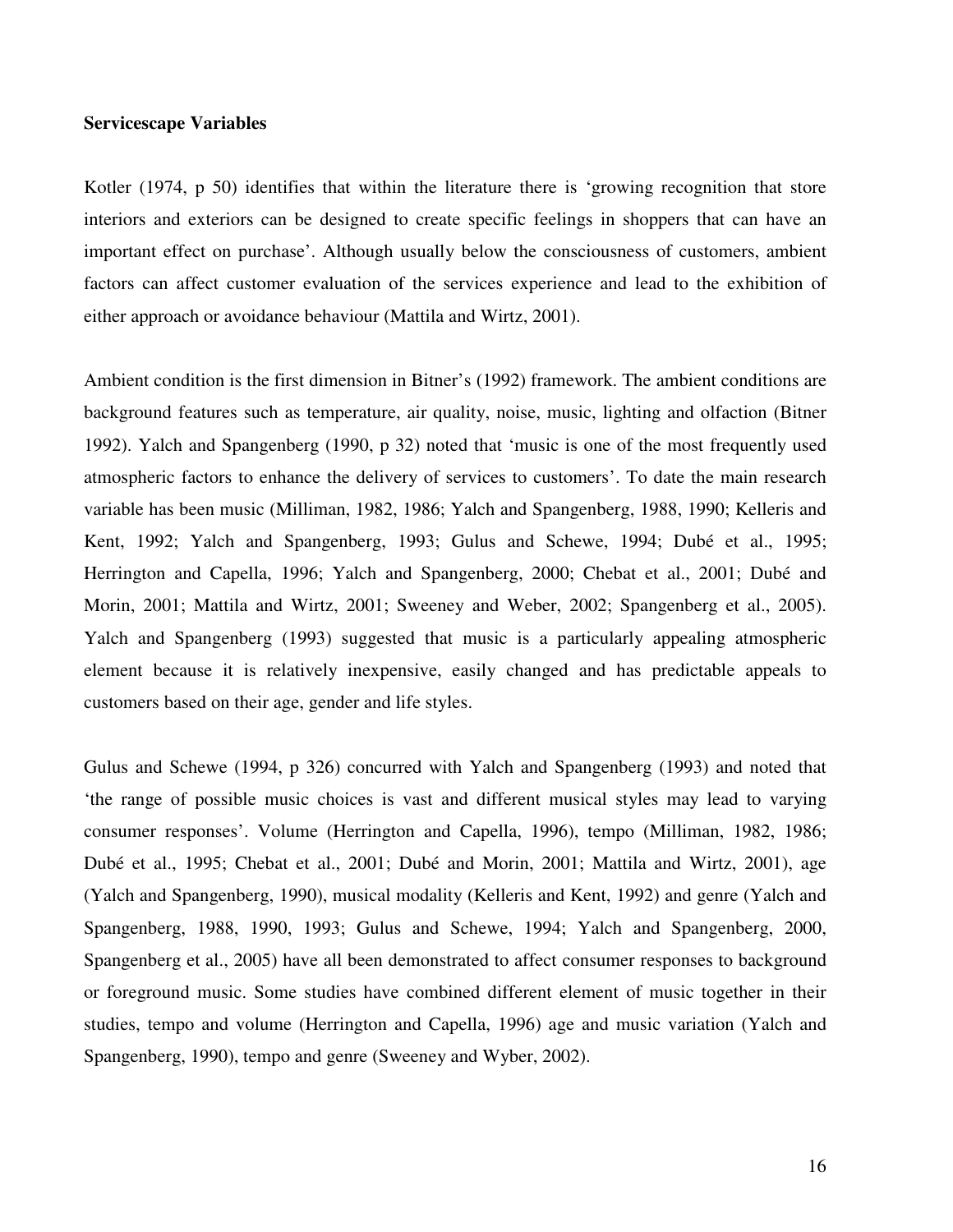Music has also been combined with the ambient variable of olfaction (Mattila and Wirtz, 2001, Spangenberg et al., 2005). Overall there have been very few olfaction studies, two were researched with music and three were researched in isolation (Spangenberg et al., 1996; Chebat and Michon, 2003, Spangenberg et al., 2006). Babin et al. (2003, p 542) noted that 'combinations of ambient characteristics affect how consumers react to a store concept'. Other variables that have been researched together are colour and lighting (Spies et al., 1997; Babin et al, 2003). Similarly to olfaction, colour has had three studies that were explored in isolation (Bellizzi et al., 1983; Bellizzi and Hite, 1992; Chebat and Michon, 2007). Turley and Milliman (2000) noted that colour research in retail settings has been rather sparse.

Only one study looked at lighting in isolation (Summers and Herbert, 2001). Summers and Herbert (2001) noted that 'because of the limited amount of empirical research on the effects of lighting on consumer behaviour, we recommend additional field investigations be conducted'. Spangenberg et al. (2005, p 1583) point out that 'although environmental stimuli have been found to influence shopping behaviour, empirical knowledge of how these variables interact to affect shopper perceptions and actions is lacking'. Babin et al., (2003, p 550) indicated that 'perhaps other ambient factors can be studied in combination with color and/or lights'. To date there has been no research on music and colour, music and lighting or colour and olfaction. Research into these combinations might provide insight into the area of servicescapes.

#### **METHODOLGICAL APPROACHES**

### **Country of Origin**

It is important to note where research has been carried and the type of research being done in order for a comprehensive understanding of the service literature and effects. Different countries may produce different conclusions though their research is similar. It is important to understand that service environments in Europe may be very different from service environments in other parts of the world. A diverse range of nations is represented in this review. Of the forty three studies reviewed, the majority of them were carried out in North America. The reasoning behind the vast amount of research done in North America could be due to Donovan and Rossiter (1982) seminal article being carried out there.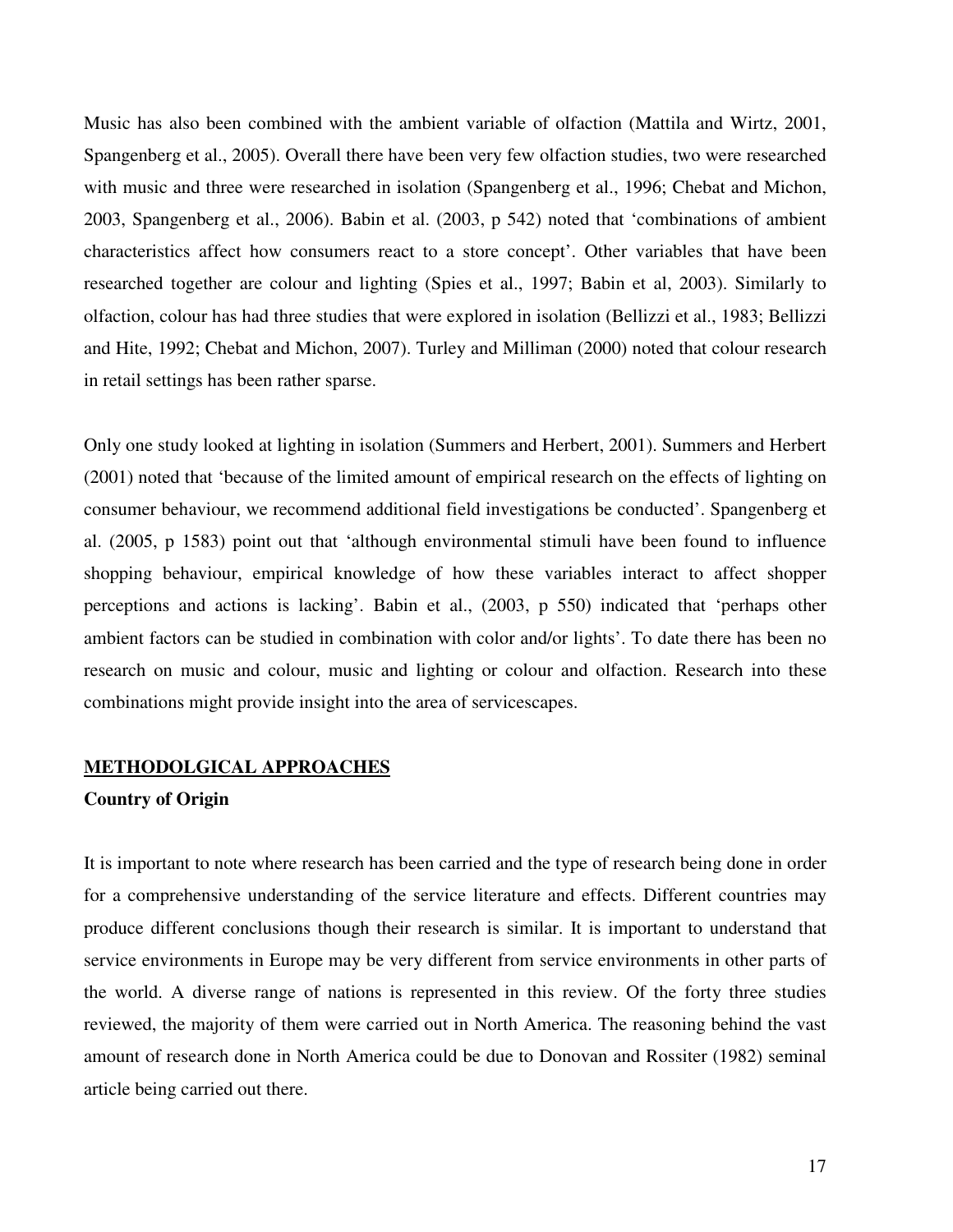A few were done in Europe (Hui and Bateson, 1991; Kenhove and Desrumaux, 1997; Spies et al., 1997; Foxall and Greenley, 1999; Reimer and Kuehn, 2004; Bigné et al., 2005; Newman, 2007). In Europe there has been growing interest since the 1990's in the area. It was also Foxall and Greenley (1999), who conducted research in the UK that illustrated the importance of all three of Mehrabian and Russell's (1974) dimensions, pleasure, arousal and dominance. Since then it has been more research done on dominance in the USA (Yalch and Spangenberg, 2000; Machleit and Eroglu, 2000), Israel (Gilboa and Rafaeli, 2003) and UK (Newman, 2007).

There has also been research in other parts of the world such as Australia (Amato and McInnes, 1983; Donovan et al., 1994; Sweeney and Wyber, 2002), Hong Kong (Tai and Fung, 1997) and Singapore (Wirtz et al., 2000). It is important to note that in some cases the country of where the research took place is not given. In these cases origin of the authors were used.

#### **Data Collection**

Of the forty three studies, the majority of them were field studies or field experiments (Milliman, 1982, 1986; Wakefield and Blodgett, 1996; Chebat and Michon, 2007) closely followed by laboratory research (Bellizzi et al., 1983; Babin et al., 2003; Mattila and Wirtz, 2006). Russell (1980) used self report in his research and Donovan and Rossiter (1982) used a descriptive design. Of the studies done in the North America the majority of them have been field research or field experiments (Yalch and Spangenberg, 1988, 1990, 1993; Spangenberg et al., 2006) with nearly as many laboratory experiments (Baker et al., 1992; Chebat et al., 2001; Babin et al., 2003).

In other parts of the world preference has been for field research studies (Amato and McInnes, 1983; Donovan et al., 1994; Kenhove and Desrumaux, 1997; Spies et al., 1996, Tai and Fung, 1997; Foxall and Greenley, 1999; Reimer and Kuehn, 2004; Bigne et al., 2005; Newman, 2007) which far surpasses preference for laboratory research (Hui and Bateson, 1991; Wirtz et al., 2000; Sweeney and Wyber, 2002; Gilboa and Rafaeli, 2003)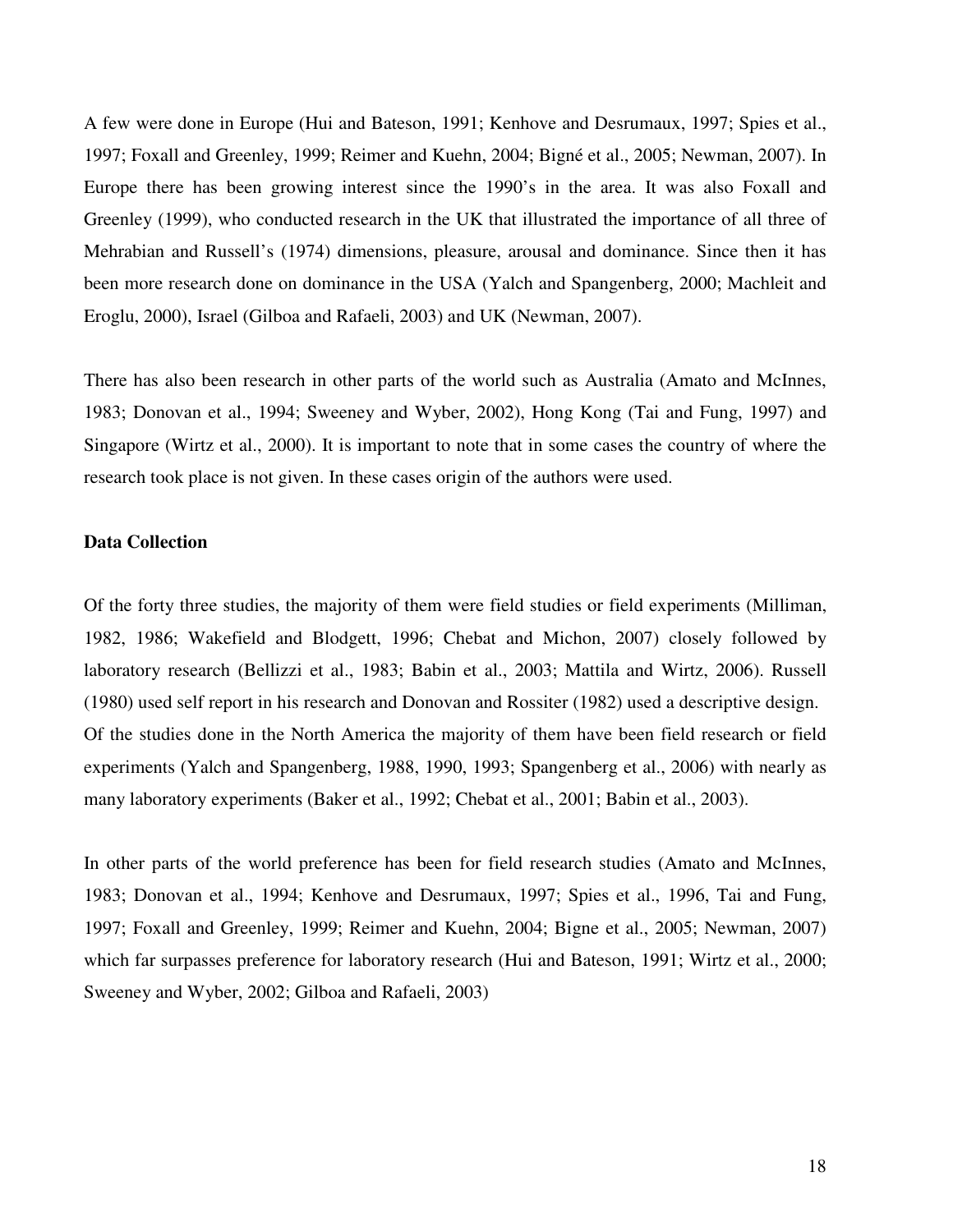#### **Sampling Size**

The sample size has varied greatly over the past 27 years. For example Donovan and Rossiter (1982) research has become a seminal article and is one of the only studies that take a descriptive design with a surprisingly small sample of 30 respondents. However more recent research has generated a wider sampling frame, with Summers and Herbert (2001) having the largest sample to date of 2367 respondents. Milliman (1986) also looked at a very large sample of 1392 customer groups and 644 observed customer groups. However the majority of the sample sizes have ranged between 100 and 400 (Russell, 1980; Hightower et al., 2002; Bigne et al., 2005) with very few using less then 100 respondents (Yalch and Spangenberg, 1988, 1990; Donovan et al., 1994, Gulus and Schewe, 1994; Yalch and Spangenberg, 2000).

Machleit and Eroglu (2000) conducted three waves of research with each wave using between 153 and 401 respondents. This coincides with the majority of samples sizes used in research. Other research had an overall considerably larger sample size, Chebat and Morin (2007) used 587 adult shoppers, Chebat et al. (2001) used 536 business students, Summers and Herbert (2001) looked at 2367 respondents on video cameras and Reimer and Kuehn (2004) looked at two separate service environments and used a large sample of 580 for the bank and 565 for the restaurant. Some research did not indicate how many respondents were used (Yalch and Spangenberg, 1993; Wakefield and Blodgett, 1994, 1996). It is important to know the size of the studies in order for future researchers to know what direction to take in choosing their sample sizes.

Diversity in the methodological approaches is apparent across the studies from Russell's (1980) research up to Newman's (2007) research. There is no consistency to the size of the studies in either experimental designs or within the countries of origin. The North American laboratory research ranges in size from 71 (Yalch and Spangenberg, 2000) to 536 respondents (Chebat et al., 2001), their field research range from 36 respondents (Milliman 1982) to 2367 (Summers and Herbert, 2001). In other parts of the world experimental research has ranged from 115 respondents in the UK (Hui and Bateson, 1991) to 240 respondents in Singapore (Wirtz et al., 2000). In terms of the field research the number of respondents has ranged from 60 (Donovan et al., 1994) to 580/565 (Reimer and Kuehn, 2004).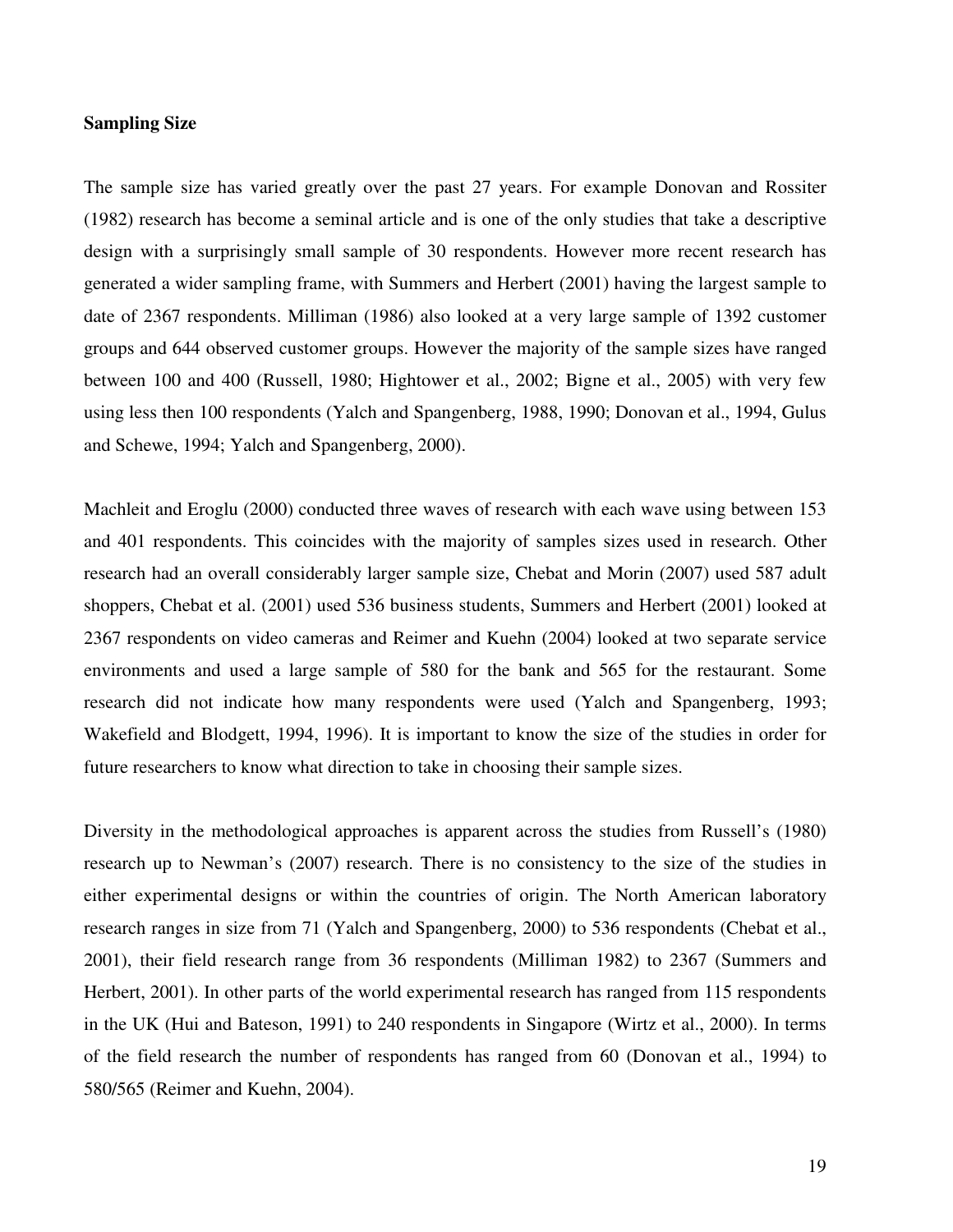More recent research designs have used consumers (Reimer and Kuehn, 2004; Bigne et al., 2005; Spangenberg et al., 2006; Chebat and Morin, 2007; Newman 2007) as the unit of analysis whereas previous research has used students as respondents (Donavan and Rossiter, 1982; Baker et al., 1992; Kelleris and Kent, 1992; Wakefield and Blodgett, 1994; Dubé et al., 1995; Spangenberg et al., 1996; Machleit and Eroglu, 2000; Wirtz et al., 2000; Yalch and Spangenberg, 2000; Chebat et al., 2001; Sweeney and Wyber, 2002; Gilboa and Rafaeli, 2003). Bellizzi and Hite (1992) used both student and female respondents. Similarly a study conducted in Australia contained only female students (Sweeney and Wyber, 2002). Babin et al. (2003) noted that they used females from a university community but did not specify if they were students.

Of the studies carried out in the North America the majority use customers as the sample selection (Gulus and Schewe, 1994; Summers and Herbert, 2001; Chebat and Morin, 2007), with some using student samples (Baker et al., 1992; Kelleris and Kent, 1992; Wakefield and Blodgett, 1994). Of the studies carried out in other parts of the world, Europe and Hong Kong contained no student sample size, whilst Singapore (Wirtz et al, 2000), Israel (Gilboa and Rafaeli, 2003), and one study from Australia (Sweeney and Wyber, 2002) contained student samples.

In some cases there was lack of information given in the studies of the sample size (Yalch and Spangenberg, 1993; Wakefield and Blodgett, 1994; Wakefield and Blodgett, 1996), the country of origin (Gilboa and Rafaeli, 2003), or the gender of respondents (Donovan and Rossiter, 1982; Milliman, 1982; Yalch and Spangenberg, 1988; Hui and Bateson 1991; Baker et al., 1992; Gulus and Schewe, 1994; Kenhove and Desrumaux, 1997; Tai and Fung, 1997; Foxall and Greenley, 1999; Machleit and Eroglu, 2000; Yalch and Spangenberg, 2000; Chebat et al 2001; Hightower et al., 2002; Mattila and Wirtz, 2006). Authors need to be aware of what information is being given. In order to conduct further empirical research, researchers need to know in detail what has been done in the past and where the gaps lie in the research.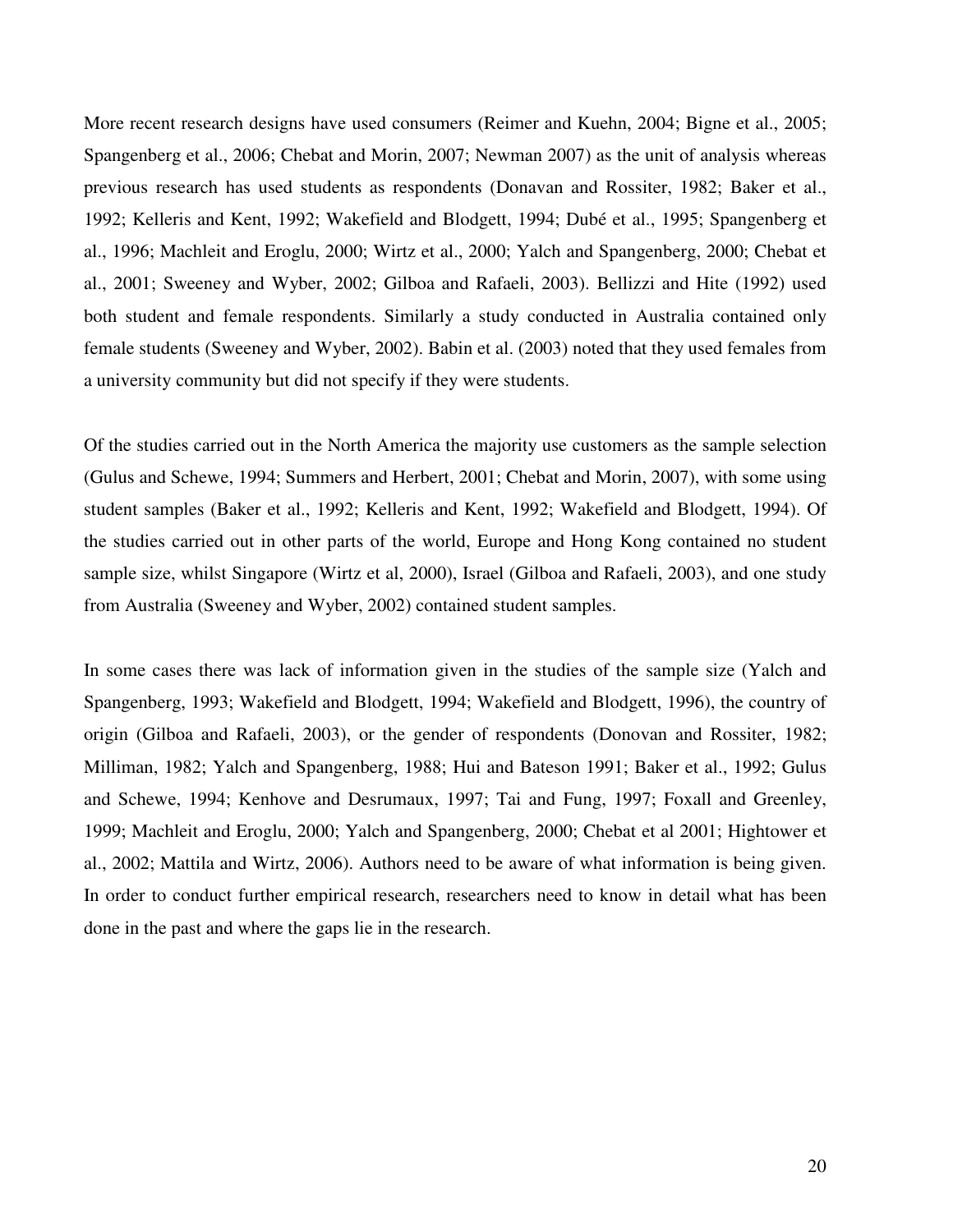### **CONCLUSION**

Despite the phenomenal growth in the servicescapes literature in North America and other parts of the world there is an acknowledged paucity of empirical research in the area which needs to be addressed (Milliman, 1982, 1986; Yalch and Spangenberg, 1988, 1990; Dubé and Morin, 2001; Newman, 2007). It was Donovan and Rossiter (1982) seminal article which first applied the Mehrabian and Russell (1974) environmental psychology model to the study of store atmosphere.

Emphasis on the need for further research into the area of servicescape continued through the 1990's through Bitner's (1992) framework. She indicated that there is a 'surprising lack of empirical research or theoretical frameworks addressing the role of physical surroundings in consumption settings' (Bitner 1992, p 57). Donovan et al. (1994, p 284) also noted that 'none of the studies has strictly followed the methodology and analysis of the Mehrabian and Russell (1974) model as proposed by Donovan and Rossiter (1982). The critical importance of servicescapes has been clearly illustrated through this review. However there remains a constant call for further research and in the past few years the call has been intensified (Bigne et al., 2005; Spangenberg et al., 2005; Mattila and Wirtz, 2006; Spangenberg et al., 2006; Chebat and Morin, 2007; Ezeh and Harris, 2007; Newman, 2007). As Gilboa and Rafaeli (2003, p 207) precisely indicated 'additional research is necessary to unravel the precise nature of the relationship between Pleasantness, Arousal and Dominance, and environmental variables'.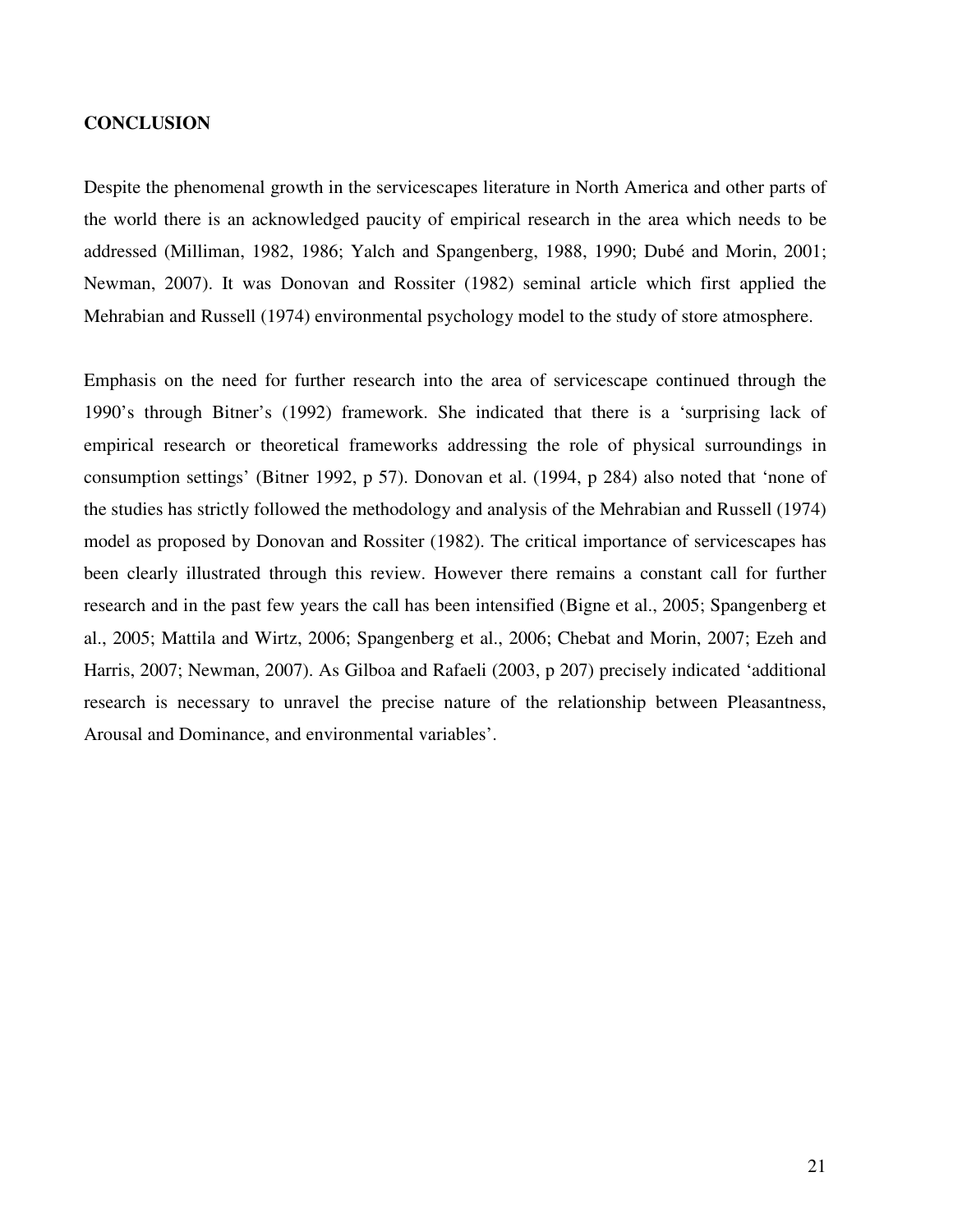#### **FURTHER RESEARCH DIRECTION**

Consistently over the last three decades, marketing scholars have continued to highlight the insufficiency of empirical research in the area of servicescapes (Bitner, 1992; Donovan and Rossiter 1982, 1994; Hoffman and Turley, 2002; Reimer and Kuehn, 2004). Firstly, most of the studies carried out on the influence of servicescapes elements on purchase decisions have tended to focus on single elements such as music (Milliman, 1982, 1986; Yalch and Spangenberg, 1988, 1990; Kelleris and Kent, 1992; Yalch and Spangenberg, 1993; Gulus and Schewe, 1994; Dubé et al., 1995; Herrington and Capella, 1996; Yalch and Spangenberg, 2000; Chebat et al., 2001; Dubé and Morin, 2001; Sweeney and Weber, 2002), colour (Bellizzi et al., 1983; Bellizzi and Hite, 1992; Chebat and Michon, 2007), olfaction (Spangenberg et al., 1996; Chebat and Michon, 2003; Spangenberg et al., 2006), lighting (Summers and Herbert, 2001). Only a few studies have incorporated more then one stimuli, music and olfaction (Mattila and Wirtz, 2001; Spangenberg et al., 2005), colour and lighting (Spies et al., 1997; Babin et al, 2003).

To this extent there is little known about the entire mix of aspects of the servicescape. Empirical research is needed on the nature and dynamics of servicescapes using multiple elements. As noted by Reimer and Kuehn (2004, p 802) 'there is a need for further research examining the effect of single aspects as well as entire servicescapes'. Spangenberg et al. (2005, p 1583) also point out that 'although environmental stimuli have been found to influence shopping behaviour, empirical knowledge of how these variables interact to affect shopper perceptions and actions is lacking'. Spangenberg et al. (2006, p 1287) further suggested that 'exploring the congruity of multiple environmental cues and its effect on consumer behaviour is one useful direction for future research'. These issues highlight that additional empirical research has been called for using multiple servicescape elements. Ezeh and Harris (2007, p 70) noted 'it is expected that such integration of multiple elements will increase the scant knowledge base on the global configurations of servicescapes'.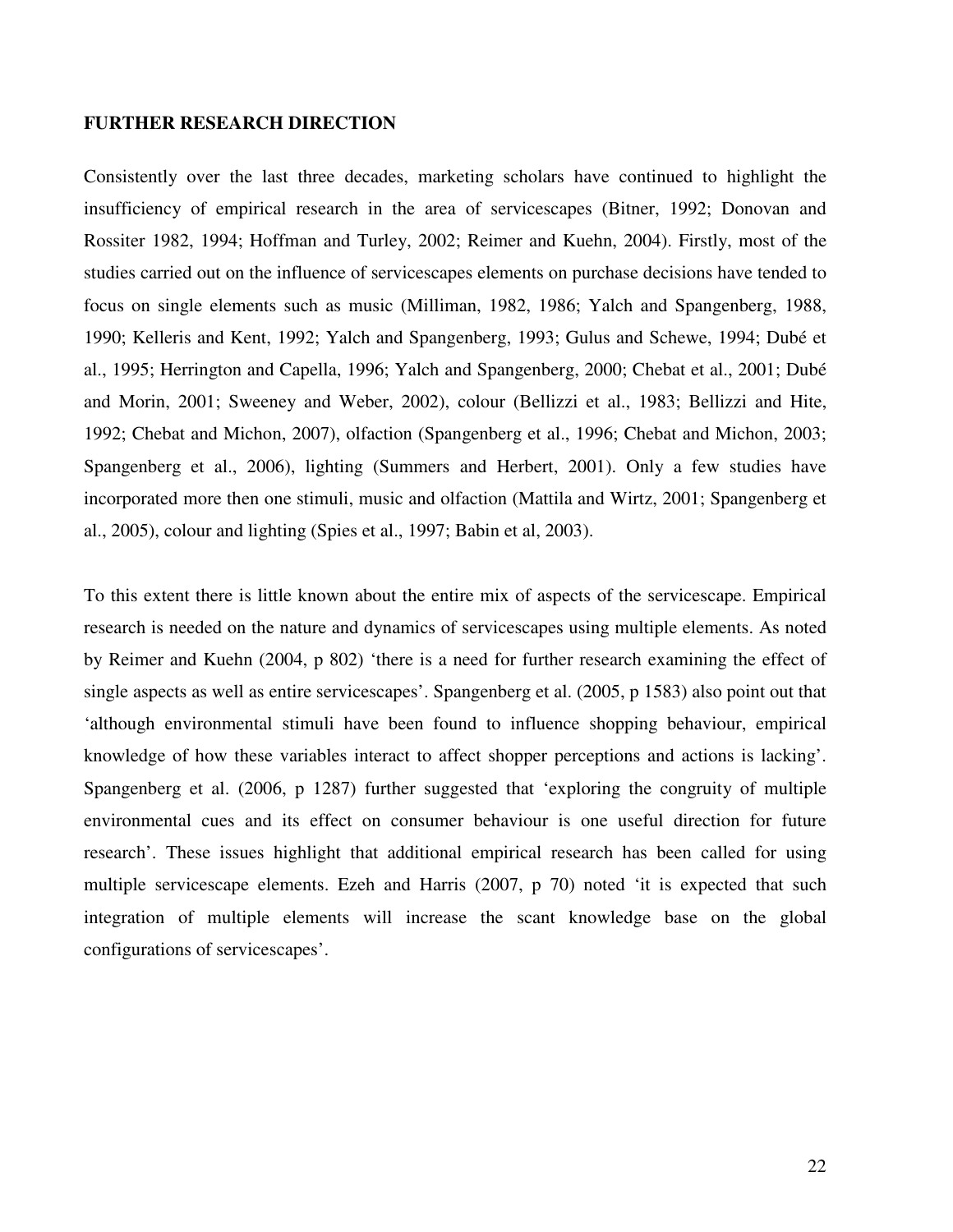Secondly research into the servicescapes concept could benefit from cross cultural comparative studies. This would add valuable insights to the body of knowledge. However in order to do this more research needs to be conducted outside of North America. The vast majority of research has been from North America (Russell, 1980; Yalch and Spangenberg, 1993; Machleit and Eroglu, 2000; Chebat and Morin, 2007 ). More European studies could be conducted in order to compare results with the North American studies. Also in order to have viable comparisons similar research needs to be conducted. Currently North American research has favoured field research and using student samples. In other parts of the world including Europe preference has been for field research and customer samples. For future research the North America could conduct more field research studies using customer samples in order to compare results with other studies from around the world.

Thirdly, online servicescapes, which is being addressed in an additional paper, is an important element for further research. A limited amount of studies have been carried out of the effects of online servicescapes (Eroglu et al., 2001, 2003; McKinney, 2004; Mummalaneni, 2005; Vilnai-Yavetz and Rafaeli, 2006; Kim et al., 2007). Ezeh and Harris (2007, p 72) indicated that 'more are required to reflect the rapidly changing face of today's business; to determine the extent to which the significant role of traditional servicescapes applies in an online context; and adequately meet the online challenge'.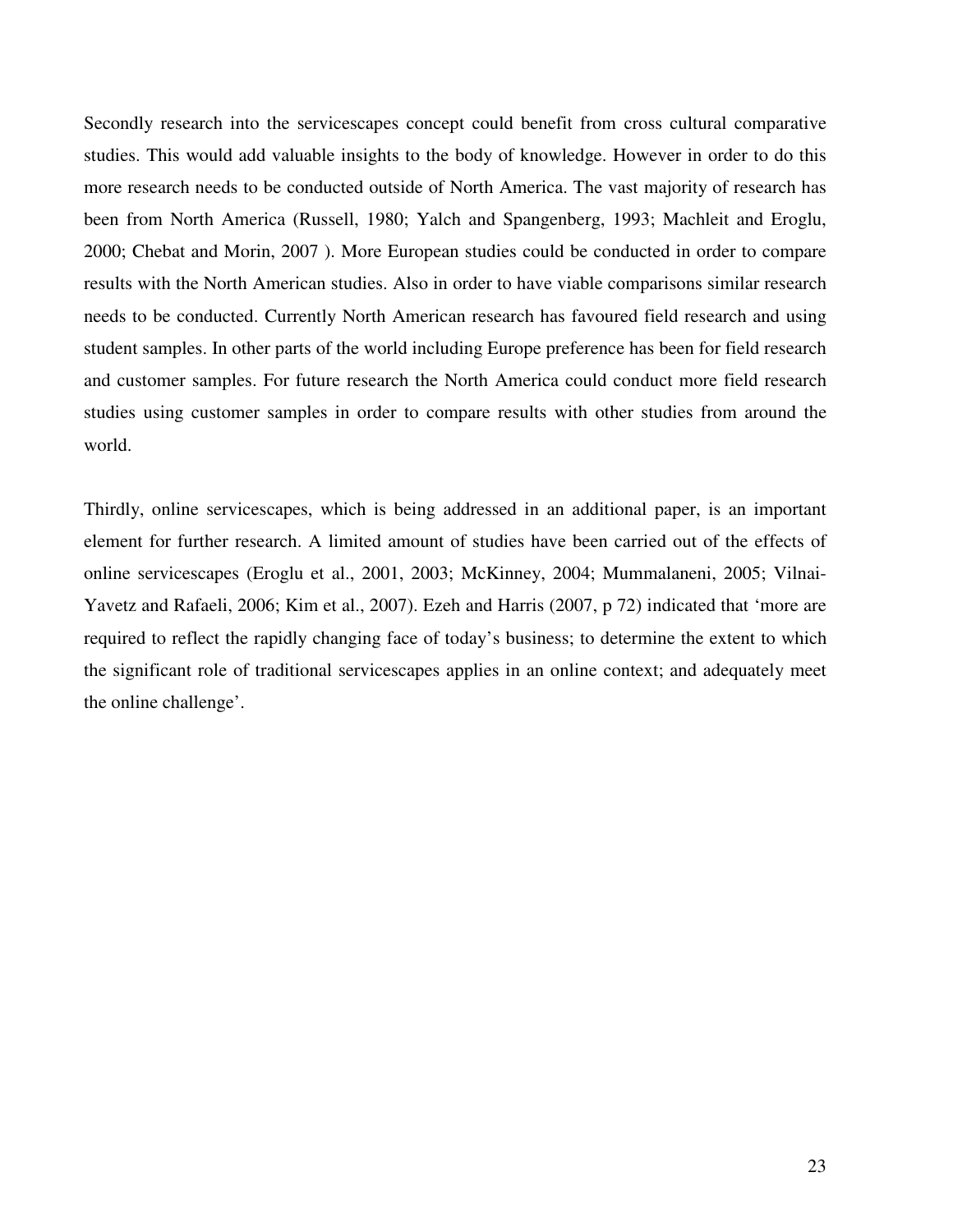#### **REFERENCES**

Amato, P and McInnes, I, (1983), Affiliative Behaviour in Diverse Environments: A consideration of Pleasantness, Information Rate, and the Arousal-Eliciting Quality of Settings, *Basic and Applied Social Psychology,* Vol. 4, Issue. 2, pp 109-122.

Aubert-Gamet, V, (1996), Twisting Servicescape: diversion of the physical environment in a reappropriation process, *International Journal of Services Industry Management,* Vol.8, No. 1, pp 26-41.

Aubert-Gamet, V and Cova, B, (1999), Servicescapes: From Modern Non-places to Post-modern Common Places, *Journal of Business Research,* Vol. 44, pp 37-45.

Babin, B J, Hardesty D M and Suter, T A, (2003), Color and Shopping intentions: The intervening effect of price fairness and perceived affect, *Journal of Business Research,* Vol. 56, pp 541-551.

Baker, J, Levy, M, and Grewal, D, (1992), An Experimental Approach to Making retail Store Environmental Decisions, *Journal of Retailing,* Vol. 68, No. 4, Issue Winter, p 445-460.

Bellizzi, J A and Hite, R E, (1992), Environmental Color, Consumer Feelings, and Purchase Likelihood, *Journal of Psychology and Marketing,* Vol.9, Issue 5, pp 347-63.

Bellizzi, J A, Crowley, E A and Hasty R W, (1983), The effects of Color in Store Design, *Journal of Retailing,* Vol. 59, No. 1, p 21-45.

Bigné, J, Andreu, L, and Gnoth, J, (2005), The Theme park experience: An analysis of pleasure, arousal and satisfaction, *Tourism Management,* Vol. 26, pp 833-844.

Bitner, M.J, (1992), Servicescape: The Impact of Physical surroundings on customers and employees, *Journal of Marketing* Vol. 56 pp 57-71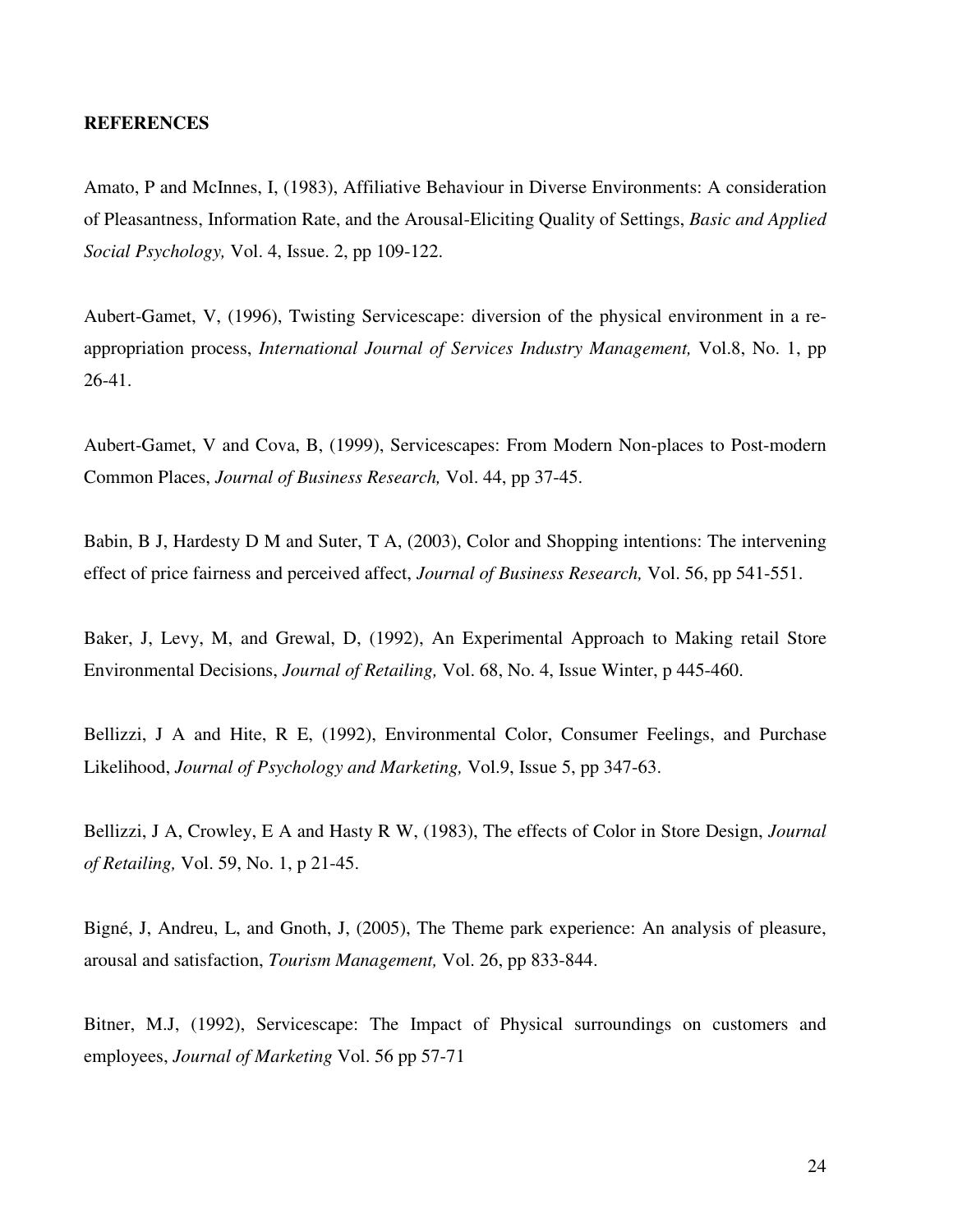Bitner, M J and Zeithaml V A, (2003), *Services Marketing integrating customers focus across the firm* 3rd ed, McGraw Hill, New York

Booms, B, H and Bitner, M, J, (1981), "Marketing strategies and organisation structures for service firms", in *Marketing of Services*, ed. J Donnelly and W, R George, pp 51-67 Chicago, Il.

Bone, P F, and Ellen, P S, (1999), Scents in the Marketplace: Explaining a Fraction of Olfaction, *Journal of Retailing*, Vol. 75, pp 243-62.

Chebat, J.C, and Michon, R, (2003), Impact of ambient odors on mall shoppers' emotions, cognition, and spending: A Test of Competitive causal theories, *Journal of Business Research,*  Vol.56, pp 529-39.

Chebat, J. C, Chebat, C.G, and Vaillant, D, (2001), Environmental Background music and in-store selling, *Journal of Business Research,* Vol. 54, pp 115-123.

Donovan, R J and Rossiter, J, R, (1982), Store atmosphere: An Environmental Psychology Approach, *Journal of Retailing,* Vol.58, No.1, pp 34-57.

Donovan, R J, Rossiter J R, Marcoolyn, G and Nesdale, A, (1994), Store Atmosphere and Purchasing Behavior, *Journal of Retailing,* Vol. 70, No. 3, pp 283-94.

Dubé, L, Chebat, J C, Morin, S, (1995), The Effects of Background Music on Consumers' Desire to Affiliate in buyer-Seller Interactions, *Psychology and Marketing,* Vol.12, Issue 4, pp 305-319.

Dubé, L and Morin, S, (2001), Background music pleasure and store evaluation Intensity effects and psychology mechanisms, *Journal of business Research,* Vol. 54, pp107-113.

Eroglu, S, Machleit, K and Davis, L, (2001), Atmospheric qualities of online retailing A conceptual model and implications, *Journal of Business Research,* Vol. 54, pp 177-184.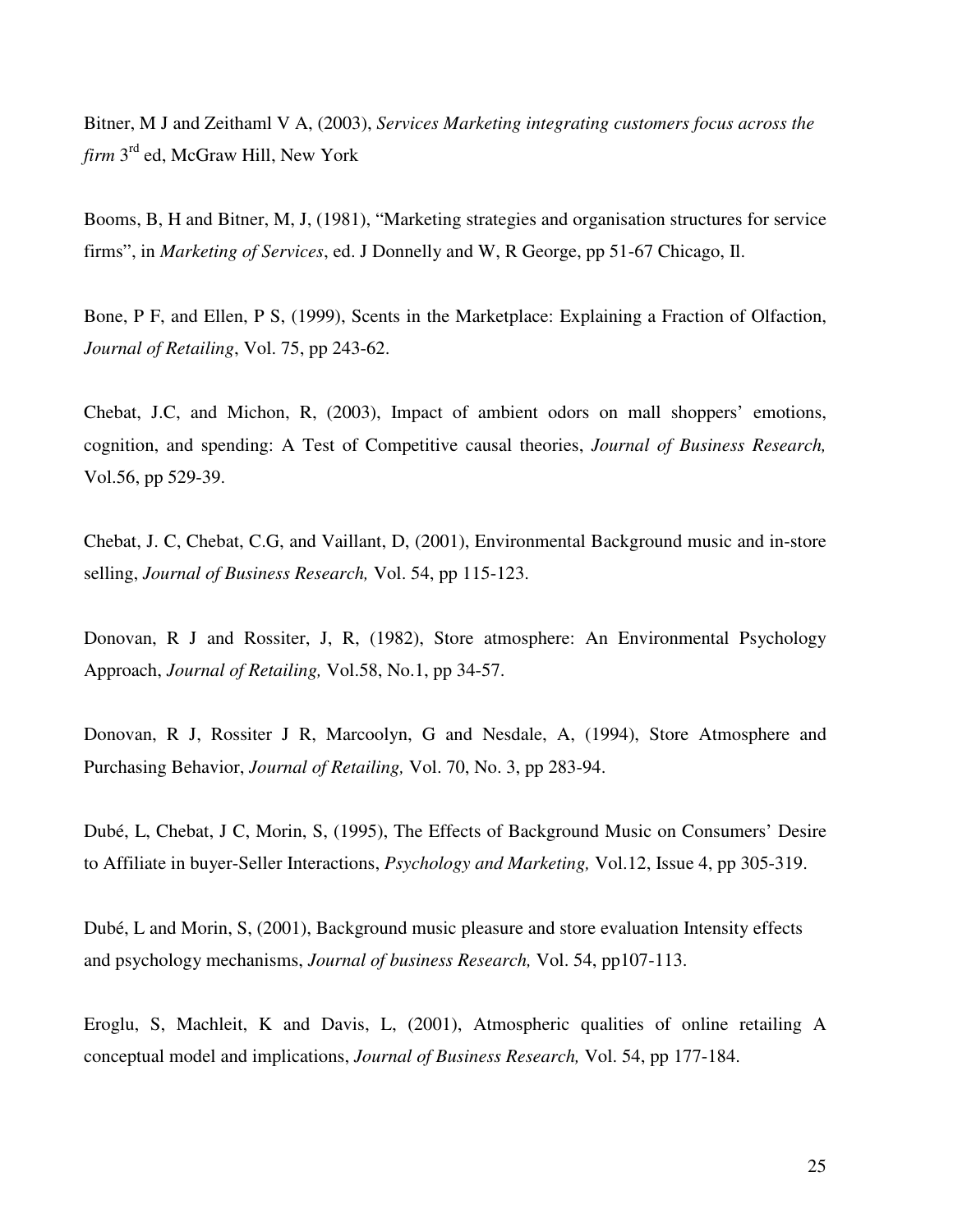Eroglu, S, Machleit, K and Davis, L, (2003), Empirical Testing of a Model of Online Store Atmospherics and Shopper Responses, *Psychology and Marketing,* Vol. 20, Issue.2, pp 139-150.

Ezeh, C and Harris, L, (2007), Servicescape research: a review and a research agenda, *The Marketing Review,* Vol. 7, No. 1, pp 59-78.

Foxall, G and Greenley, G, (1999), Consumers' Emotional Responses to Service Environments, *Journal of Business Research,* Vol. 46, pp 149-158.

Gilboa, S and Rafaeli, A, (2003), Store environment, emotions and approach behaviour: applying environmental aesthetics to retailing, *International Review of Retail, Distribution and Consumer Research,* Vol. 13, Issue April, pp 195-211.

Gulus*,* C and Bloch, P, (1995), Right Under our Noses: Ambient Scent and Consumer Responses, *Journal of Business and Psychology,* Vol. 10, No. 1, Issue Fall, pp 87-98.

Grewel, D., Baker, J., Lvey, M. and Voss, G.B, (2003), The effect of wait expectations and store atmosphere evaluations on patronage intentions in service-intensive retail stores, *Journal of Retailing,* Vol. 79, pp 259-268.

Hightower, R, Brady, M.K and Baker, T.L, (2002), Investigating the role of the physical environment in hedonic service consumption: an exploratory study of sporting events, *Journal of Business Research,* Vol.55, pp 697-707.

Hoffman, K D and Turley L.W, (2002), Atmospherics, Service Encounters and Consumer Decision Making: An Integrative Perspective, *Journal of Marketing Theory and Practice,* Issue. Summer, pp 33-46.

Hui, M K and Bateson J E G, (1991), Perceived Control and the Effects of Crowding and Consumer Choice on the Service Experience, *Journal of Consumer Research,* Vol. 18, p174-184.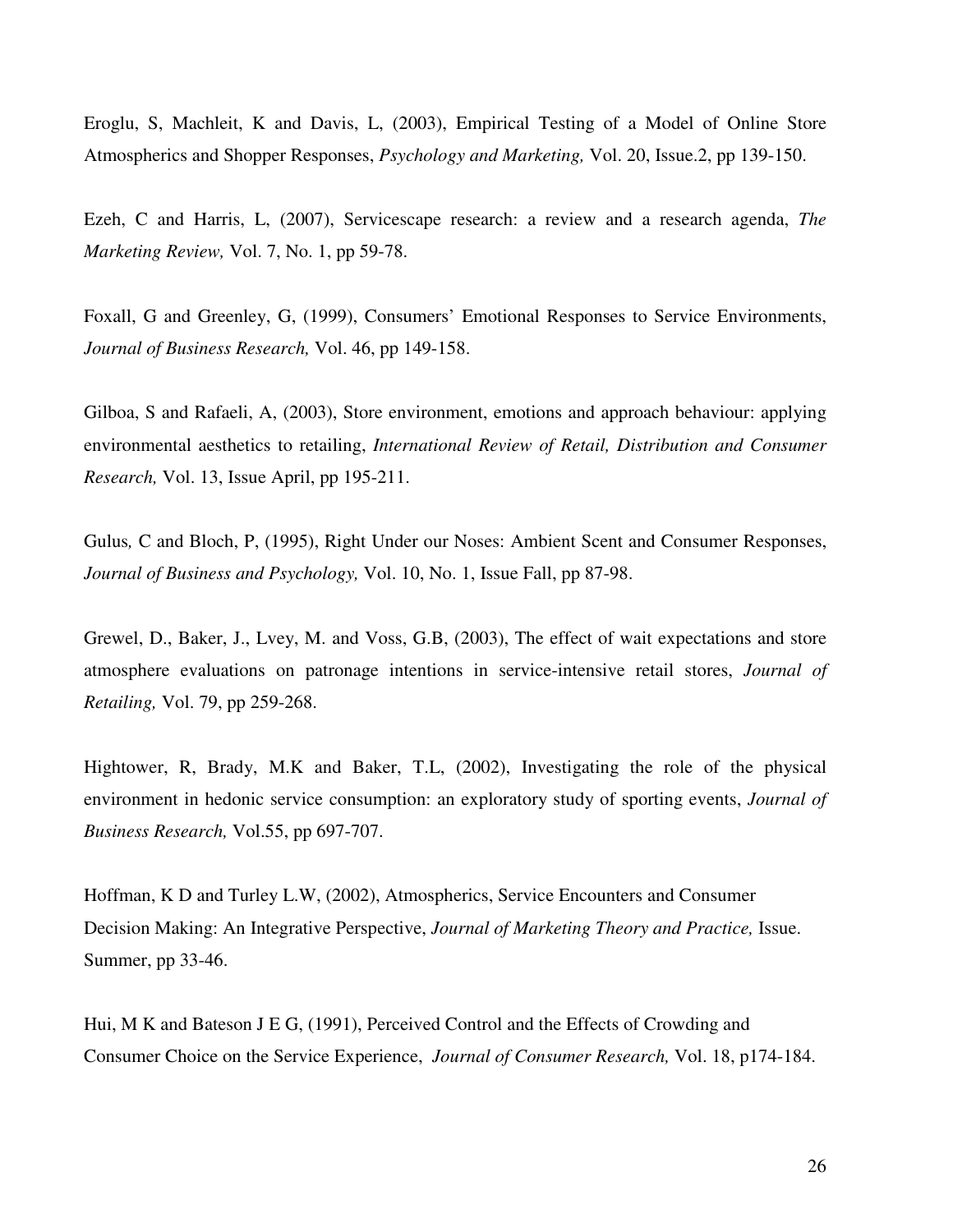Kellaris, J.J and Kent, R.J, (1992), The influence of Music on Consumers' Temporal Perceptions: Does Time Fly When You're Having Fun?, *Journal of Consumer Psychology,* Vol. 1, Issue 4, pp 365-376.

Kenhove, P and Desrumaux, P, (1997), The Relationship between Emotional States and Approach or Avoidance Response in a Retail Environment, *The International Review of Retail, Distribution and Consumer Research,* Vol. 7, Issue. October, pp 351-68.

Kim, J, Fiore, A-M and Lee, H-H, (2007), Influences of online store perception, shopping enjoyment, and shopping involvement on consumer patronage behavior towards an online retailer, *Journal of Retailing and Consumer Services,* Vol. 14, pp 95-107.

Kotler, P, (1974), Atmospherics as a Marketing Tool, *Journal of Retailing,* Vol. 49, Issue. Winter, pp 48-64.

Lazarus, R S, (1991), *Emotion and Adaptation,* Oxford Univ. Press, New York

Lin, I, (2004), Evaluating a servicescape: the effect of cognition and emotion, *Hospitality Management,* Vol. 23, Issue 2, pp 163-178.

Machleit, K A and Eroglu, S A, (2000), Describing and Measuring Emotional Response to Shopping Experience, *Journal of Business Research,* Vol.4, pp 101-111.

Mano, H and Oliver, R, (1993), Assessing the Dimensionality and Structure of the Consumption Experience: Evaluation, Feeling, and Satisfaction, *Journal of Consumer Research,* Vol. 20, Issue. December, pp 451-466.

Mattila, A.S, and Wirtz, J, (2001), Congruency of scent and music as a driver of in-store evaluations and behavior, *Journal of Retailing,* Vol. 77, pp 273-89.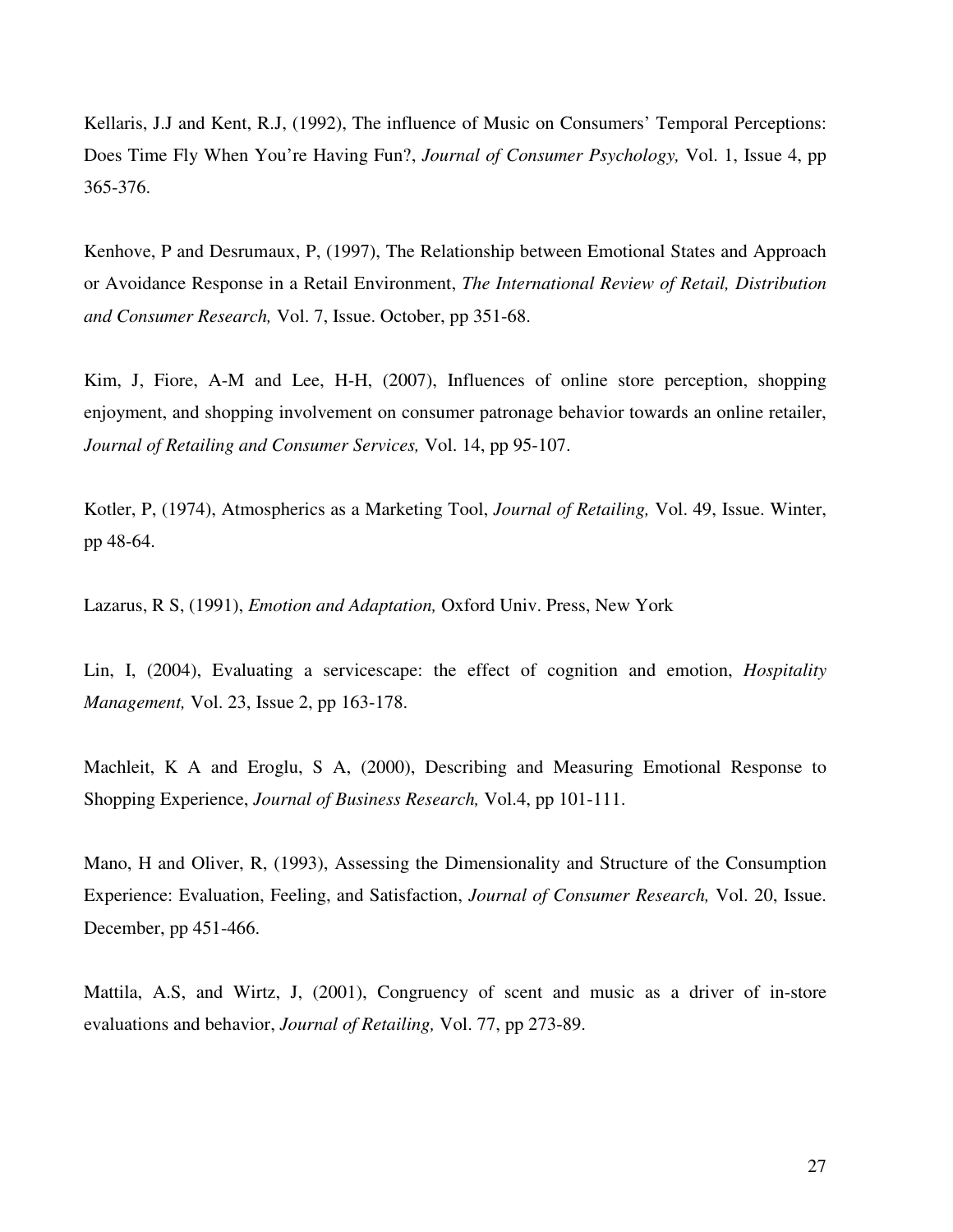Mattila, A.S and Wirtz, J, (2006), Arousal expectations and service evaluations, *International Journal of Service Industry Management,* Vol. 17, No. 3, pp 229-244.

McKinney, L, (2004), Creating a satisfying internet shopping experience via atmospheric variables, *International Journal of Consumer Studies,* Vol. 28, Issue. 3, pp 268-283.

Mehrabian, A, (1976), *Public Places and Private Spaces,* Basic Books Inc., Publishers, New York.

Mehrabian, A and Russell J.A, (1974), *An Approach to Environmental Psychology* The MIT Press, England

Milliman, R.E, (1982), Using Background Music to Affect the Behaviour of Supermarket Shoppers, *Journal of Marketing,* Vol. 46, Issue. Summer, pp 86-91.

Milliman, R.E, (1986), The influence of Background Music on the Behavior of Restaurant Patrons, *Journal of Consumer Research,* Vol. 13, Issue. September, pp 286-289.

Mummalaneni, V, (2005), An empirical investigation of Web site characteristics, consumer emotional sates and on-line shopping behaviours, *Journal of Business Research,* Vol. 58, pp 526- 532

Newman, A J., (2007), Uncovering Dimensionality in the Servicescape: Towards Legibility, *The Services Industries Journal,* Vol. 27, No.1, pp 15-28.

Oakes, S, (2000), The influence of the musicscape within service environments, *Journal of Services Marketing,* Vol.14, No.7, pp 539-559.

Reimer, A and Kuehn, R, (2004), The impact of servicescape on quality perception, *European Journal of Marketing,* Vol. 39, No. 7/8, pp785-808.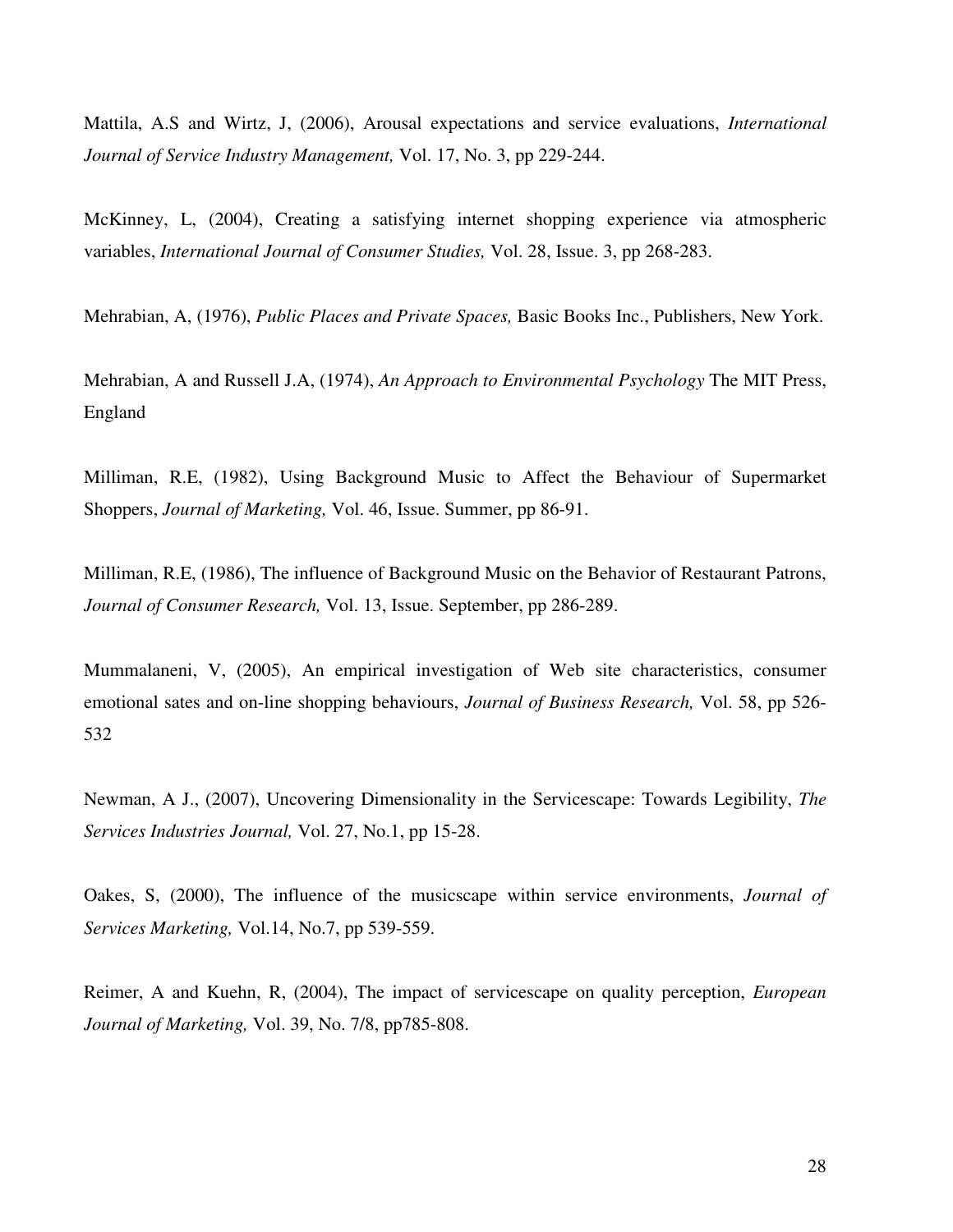Russell, J, (1980), A Circumplex Model of Affect, *Journal of Personality and Social Psychology,*  Vol. 39, No 6, pp 1161-1178.

Shostack, G L, (1977), Breaking free from Product Marketing, *Journal of Marketing,* pp73-80.

Spangenberg, E R, Crowley, A E, and Henderson, P W, (1996), Improving the Store Environment: Do olfactory Cues affect Evaluations and Behaviour, *Journal of Marketing,* Vol. 60, April pp 67- 80.

Spangenberg, E, Grohmann, B, Sprott, D, (2005), It's beginning to smell and (sound) a lot like Christmas: the interactive effects of ambient scent and music in a retail setting, *Journal of Business Research,* Vol. 58, pp 1583-1589.

Spangenberg, E, Sprott, D, Grohmann, B, and Tracy, D, (2006), Gender-congruent ambient scent influences on approach and avoidance behaviors in a retail store, *Journal of Business Research,* Vol.59, pp 1281-1287.

Spies, K, Hasse, F, and Loesch, K, (1997), Store atmosphere, mood and purchasing behaviour, *International Journal of Research in Marketing,* Vol. 14, pp 1-17.

Summers, A.T, and Hebert, P.R, (2001), Shedding some light on store atmospherics Influence of illumination on consumer behaviour, *Journal of Business Research,* Vol. 54, pp 145-150.

Sweeney, J C and Wyber, F, (2002), The role of cognitions and emotions in the music-approachavoidance behaviour relationship, *Journal of Service Marketing,* Vol.16, No.1, pp 51-69.

Tai, S.H.C. and Fung, A.M.C, (1997), Application of an environmental psychology model to instore buying behaviour, *The International Review of Retail, Distribution and Consumer Research,*  Vol. 7, No. 4, pp 311-337.